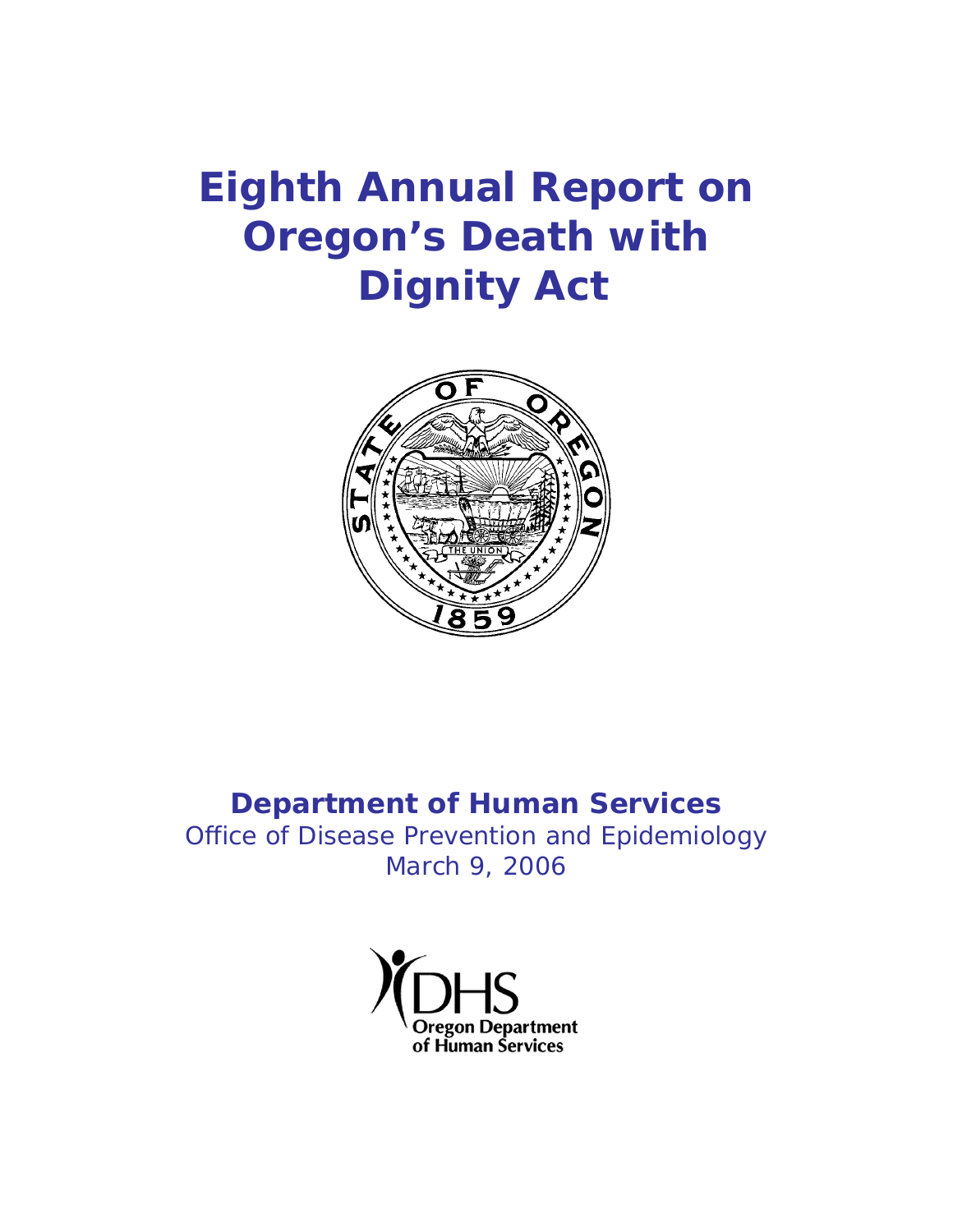# **Eighth Annual Report on Oregon's Death with Dignity Act**

#### **For more information contact:**

Darcy Niemeyer Department of Human Services, Oregon State Public Health Office of Disease Prevention and Epidemiology 800 N.E. Oregon Street, Suite 730 Portland, OR 97232 E-mail: darcy.niemeyer@state.or.us Phone: 971-673-0982 Fax: 971-673-0994 http://www.oregon.gov/DHS/ph/pas/index.shtml

> Contributing Editor: Richard Leman, MD Data Analysis: David Hopkins, MS State Epidemiologist, Melvin A. Kohn, MD, MPH

#### **Acknowledgements**

This assessment was conducted as part of the required surveillance and public health practice activities of the Department of Human Services and was supported by Department funds.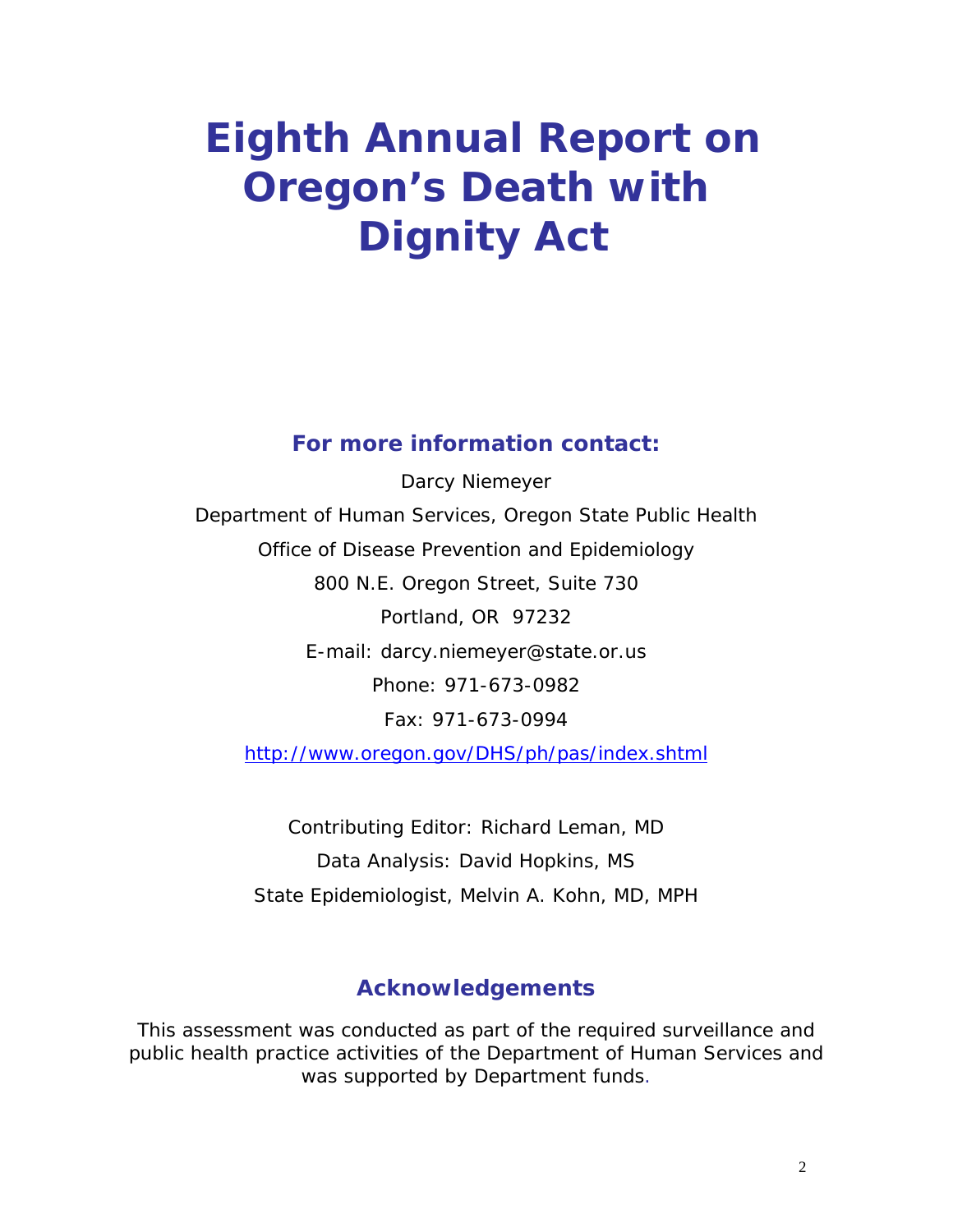# **Table of Contents**

| <b>Methods</b> |
|----------------|
|                |
|                |
|                |
|                |
|                |
|                |
|                |
|                |
|                |
|                |
| <b>Tables</b>  |
|                |
|                |
|                |
|                |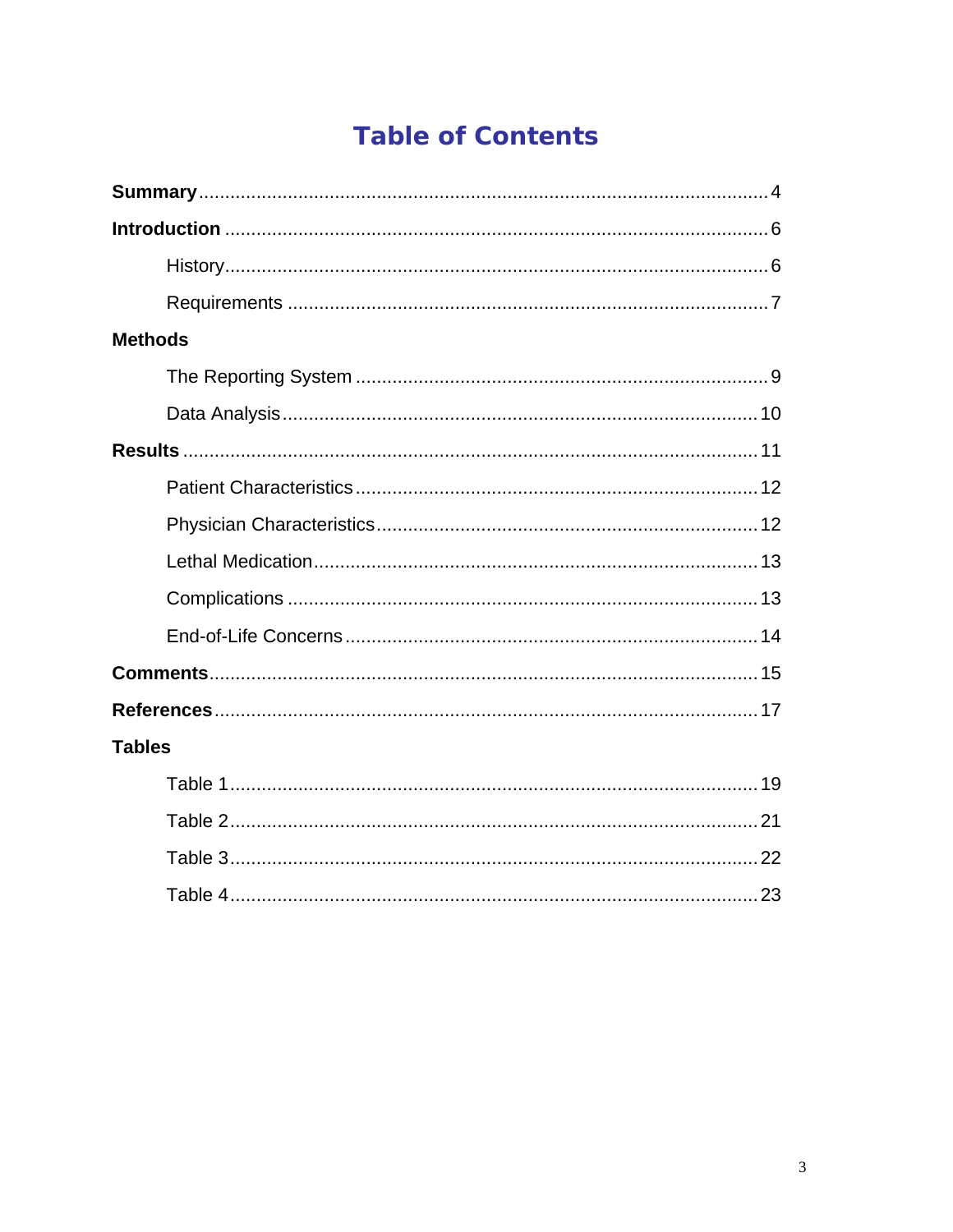# **Summary**

Physician-assisted suicide (PAS) has been legal in Oregon since November 1997, when Oregon voters approved the Death with Dignity Act (DWDA) for the second time (see **History**, page 6). The Department of Human Services (DHS) is legally required to collect information regarding compliance with the Act and make the information available on a yearly basis. In this eighth annual report, we characterize the 38 Oregonians who died in 2005 following ingestion of medications prescribed under provisions of the Act, and look at whether the numbers and characteristics of these patients differ from those who used PAS in prior years. Patients choosing PAS were identified through mandated physician and pharmacy reporting. Our information comes from these reports, physician interviews and death certificates. We also compare the demographic characteristics of patients participating during 1998-2005 with other Oregonians who died of the same underlying causes.

 In 2005, 39 physicians wrote a total of 64 prescriptions for lethal doses of medication. In 1998, 24 prescriptions were written, followed by 33 in 1999, 39 in 2000, 44 in 2001, 58 in 2002, 68 in 2003, and 60 in 2004. Thirty-two of the 2005 prescription recipients died after ingesting the medication. Of the 32 recipients who did not ingest the prescribed medication in 2005, 15 died from their illnesses, and 17 were alive on December 31, 2005. In addition, six patients who received prescriptions during 2004 died in 2005 as a result of ingesting the prescribed medication, giving a total of 38 PAS deaths during 2005. One 2004 prescription recipient, who ingested the prescribed medication in 2005, became unconscious 25 minutes after ingestion, then regained consciousness 65 hours later. This person did not obtain a subsequent prescription and died 14 days later of the underlying illness (17 days after ingesting the medication).

After an initial increase in PAS use during the first five years the Act was in effect, the number of Oregonians who use PAS remained relatively stable since 2002. In 1998, 16 Oregonians used PAS, followed by 27 in 1999, 27 in 2000, 21 in 2001, 38 in 2002, 42 in 2003, and 37 in 2004. The ratio of PAS deaths to total deaths trended upward during 1998-2003, peaking at 13.6 in 2003 and has since remained stable. In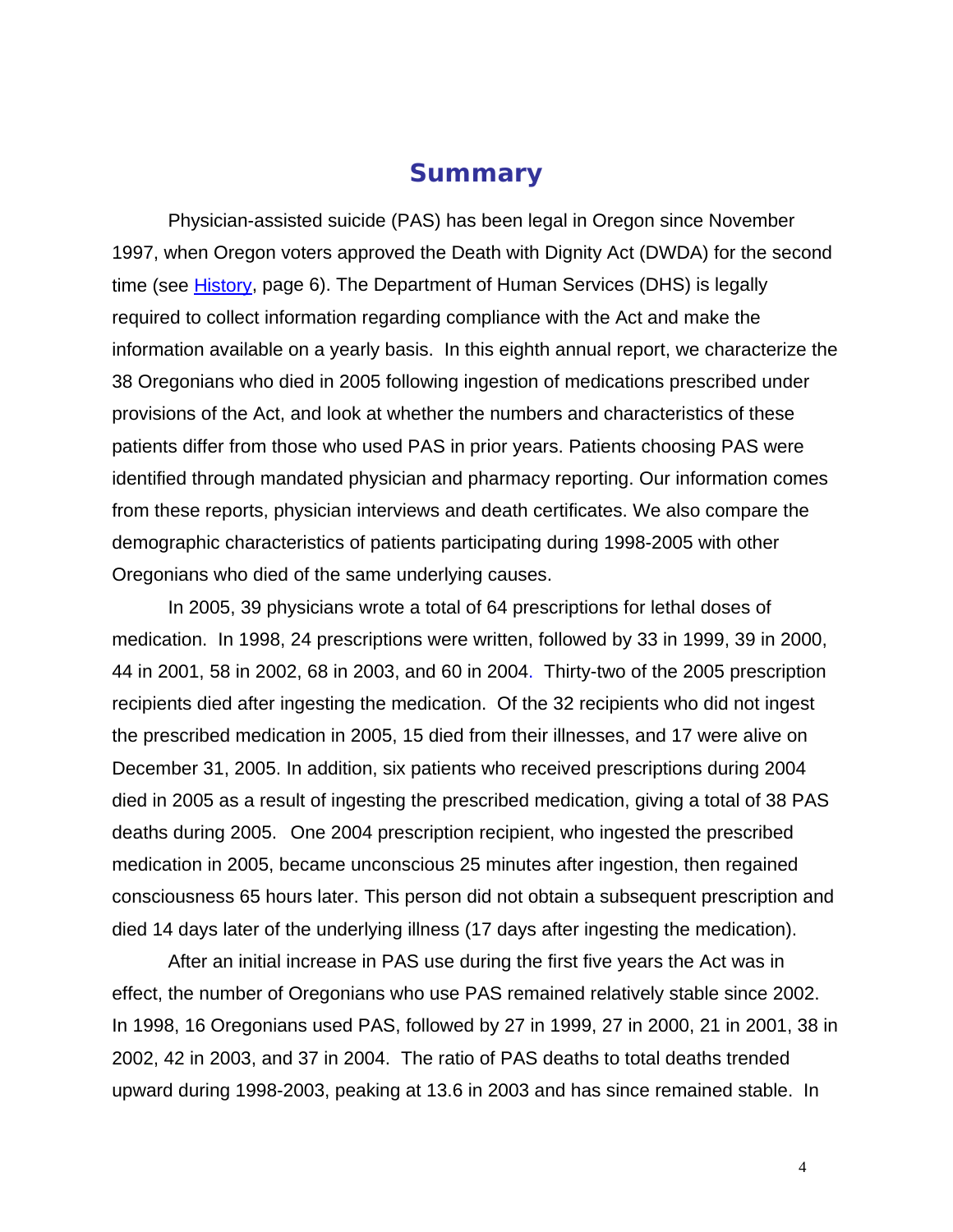1998 there were 5.5 PAS deaths per every 10,000 total deaths**,** followed by 9.2 in 1999, 9.1 in 2000, 7.1 in 2001, 12.2 in 2002, 13.6 in 2003, 12.3 in 2004, and an estimated 12/10,000 in 2005. 1-7

 Compared to all Oregon decedents in 2005, PAS participants were more likely to have malignant neoplasms (84% vs. 24%), to be younger (median age 70 vs. 78 years), and to have more formal education (37% vs. 15% had at least a baccalaureate degree).

 During the past eight years, the 246 patients who took lethal medications differed in several ways from the 74,967 Oregonians dying from the same underlying diseases. Rates of participation in PAS decreased with age, although over 65% of PAS users were age 65 or older. Rates of participation were higher among those who were divorced or never married, those with more years of formal education, and those with amyotrophic lateral sclerosis, HIV/AIDS, or malignant neoplasms (se[e Patient](#page-11-0)  [Characteristics](#page-11-0), page 12).

 Physicians indicated that patient requests for lethal medications stemmed from multiple concerns, with eight in 10 patients having at least three concerns. The most frequently mentioned end-of-life concerns during 2005 were: a decreasing ability to participate in activities that made life enjoyable, loss of dignity, and loss of autonomy. (see **End-of-Life Concerns**, page 14).

 Complications were reported for three patients during 2005; two involved regurgitation, and, as noted above, one patient regained consciousness after ingesting the prescribed medication. None involved seizures (see [Complications,](#page-12-0) page 13). Fifty percent of patients became unconscious within five minutes of ingestion of the lethal medication and the same percentage died within 26 minutes of ingestion. The range of time from ingestion to death was from five minutes to 9.5 hours. Emergency Medical Services were called for one patient in order to pronounce death.

The number of terminally ill patients using PAS has remained small, with about 1 in 800 deaths among Oregonians in 2005 resulting from physician-assisted suicide.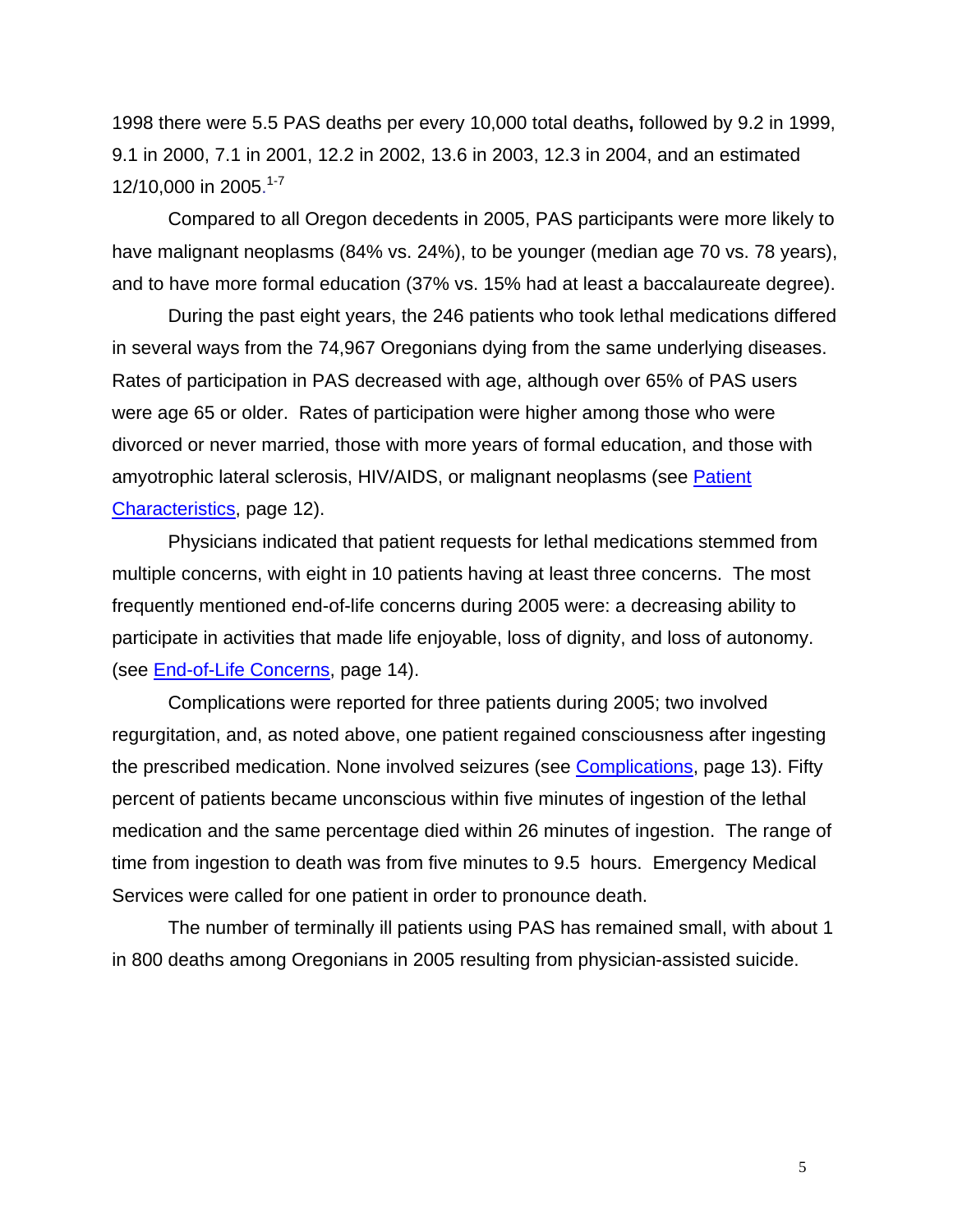## **Introduction**

<span id="page-5-0"></span>This eighth annual report presents data on participation in Oregon's Death with Dignity Act (DWDA), which legalizes physician-assisted suicide (PAS) for terminally ill Oregon residents. This report summarizes the information collected from physician reports, interviews, and death certificates.

#### **History**

The Oregon Death with Dignity Act was a citizen's initiative first passed by Oregon voters in November 1994 with 51% in favor. Implementation was delayed by a legal injunction, but after proceedings that included a petition denied by the United States Supreme Court, the Ninth Circuit Court of Appeals lifted the injunction on October 27, 1997. In November 1997, a measure asking Oregon voters to repeal the Death with Dignity Act was placed on the general election ballot (Measure 51, authorized by Oregon House Bill 2954). Voters rejected this measure by a margin of 60% to 40%, retaining the Death with Dignity Act. After voters reaffirmed the DWDA in 1997, Oregon became the only state allowing legal physician-assisted suicide.<sup>8</sup>

 Although physician-assisted suicide has been legal in Oregon for eight years, it remains highly controversial. On November 6, 2001, U.S. Attorney General John Ashcroft issued a new interpretation of the Controlled Substances Act, which would prohibit doctors from prescribing controlled substances for use in physician-assisted suicide. To date, all the medications prescribed under the Act have been barbiturates, which are controlled substances and, therefore, would be prohibited by this ruling for use in PAS. In response to a lawsuit filed by the State of Oregon on November 20, 2001, a U.S. district court issued a temporary restraining order against Ashcroft's ruling pending a new hearing. On April 17, 2002, U.S. District Court Judge Robert Jones upheld the Death with Dignity Act. On September 23, 2002, Attorney General Ashcroft filed an appeal, asking the Ninth U.S. Circuit Court of Appeals to overturn the District Court's ruling. The appeal was denied on May 26, 2004 by a three-judge panel. On July 13, 2004, Ashcroft filed an appeal requesting that the Court rehear his previous motion with an 11-judge panel; on August 13, 2004, the Court declined to rehear the case. On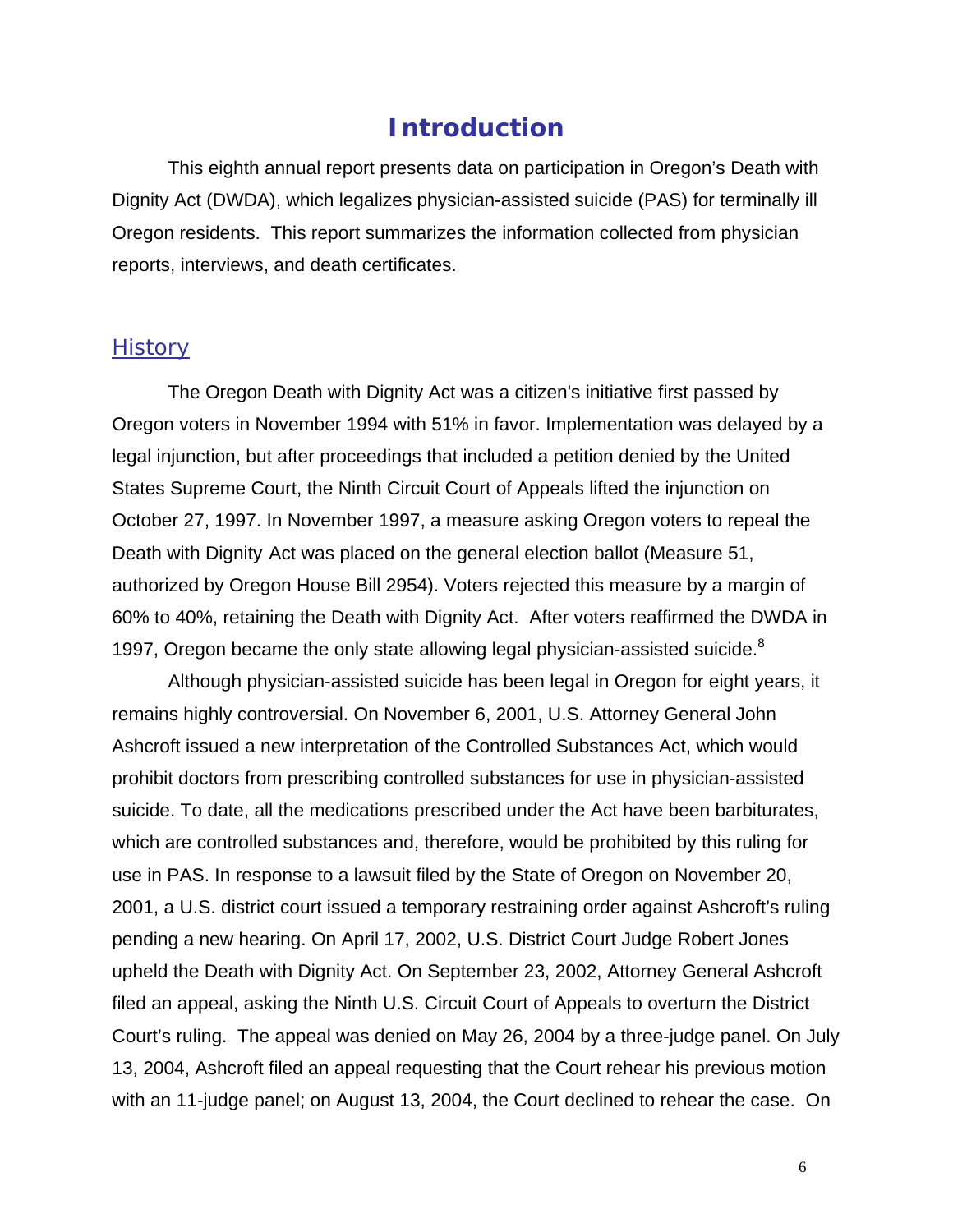November 9, 2004, Ashcroft asked the U.S. Supreme Court to review the Ninth Circuit's decision. On October 5, 2005, the Supreme Court heard arguments in the case, and on January 17, 2006 it affirmed the lower court's decision. At this time, Oregon's Death with Dignity Act remains in effect.

### Requirements

The Death with Dignity Act allows terminally ill Oregon residents to obtain and use prescriptions from their physicians for self-administered, lethal medications. Under the Act, ending one's life in accordance with the law does not constitute suicide. However, we use "physician-assisted suicide" because that terminology is used in medical literature to describe ending life through the voluntary self-administration of lethal medications prescribed by a physician for that purpose. The Death with Dignity Act legalizes PAS, but specifically prohibits euthanasia, where a physician or other person directly administers a medication to end another's life.<sup>8</sup>

To request a prescription for lethal medications, the Death with Dignity Act requires that a patient must be:

- An adult (18 years of age or older),
- A resident of Oregon,
- Capable (defined as able to make and communicate health care decisions), and
- Diagnosed with a terminal illness that will lead to death within six months.

Patients meeting these requirements are eligible to request a prescription for lethal medication from a licensed Oregon physician. To receive a prescription for lethal medication, the following steps must be fulfilled:

- The patient must make two oral requests to his or her physician, separated by at least 15 days.
- The patient must provide a written request to his or her physician, signed in the presence of two witnesses.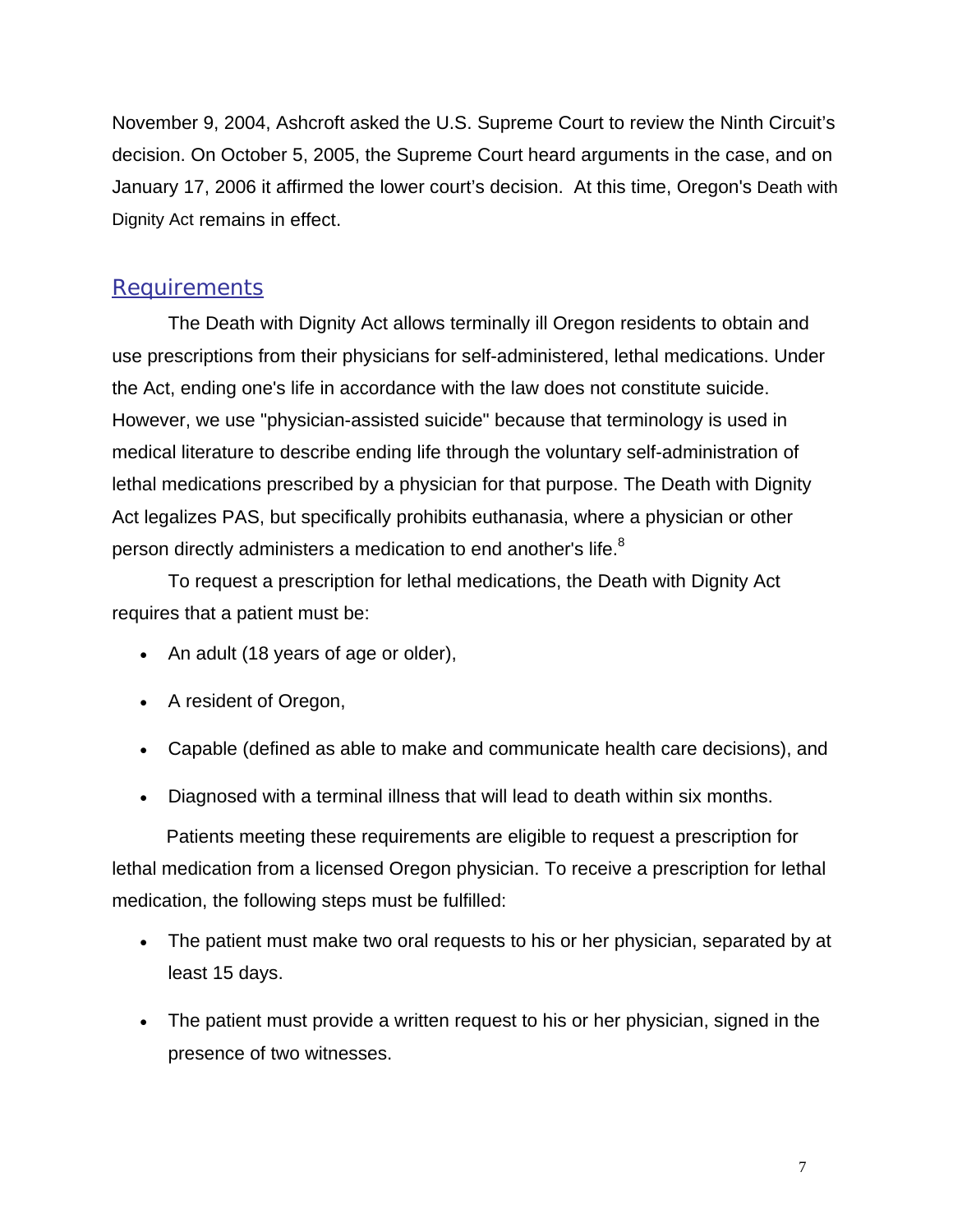- The prescribing physician and a consulting physician must confirm the diagnosis and prognosis.
- The prescribing physician and a consulting physician must determine whether the patient is capable.
- If either physician believes the patient's judgment is impaired by a psychiatric or psychological disorder, the patient must be referred for a psychological examination.
- The prescribing physician must inform the patient of feasible alternatives to assisted suicide, including comfort care, hospice care, and pain control.
- The prescribing physician must request, but may not require, the patient to notify his or her next-of-kin of the prescription request.

To comply with the law, physicians must report to the Department of Human Services (DHS) all prescriptions for lethal medications.<sup>9</sup> Reporting is not required if patients begin the request process but never receive a prescription. In 1999, the Oregon legislature added a requirement that pharmacists must be informed of the prescribed medication's intended use. Physicians and patients who adhere to the requirements of the Act are protected from criminal prosecution, and the choice of legal physicianassisted suicide cannot affect the status of a patient's health or life insurance policies. Physicians, pharmacists, and health care systems are under no obligation to participate in the Death with Dignity Act. $8$ 

The Oregon Revised Statutes specify that action taken in accordance with the Death with Dignity Act does not constitute suicide, mercy killing or homicide under the law.<sup>8</sup>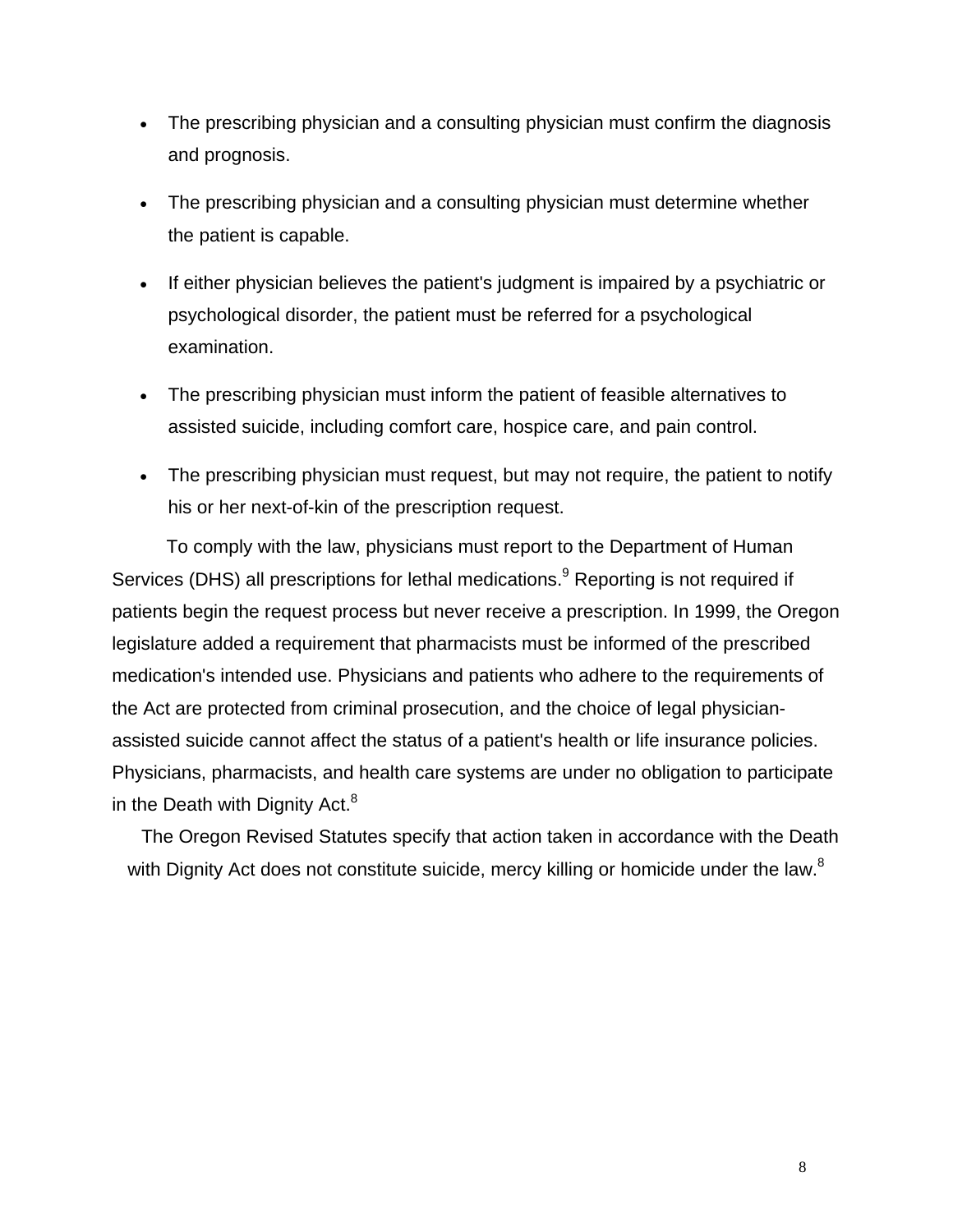## **Methods**

#### The Reporting System

DHS is required by the Act to develop and maintain a reporting system for monitoring and collecting information on PAS.<sup>8</sup> To fulfill this mandate, DHS uses a system involving physician and pharmacist compliance reports, death certificate reviews, and follow-up interviews.<sup>9</sup>

When a prescription for lethal medication is written, the physician must submit to DHS information that documents compliance with the law. We review all physician reports and contact physicians regarding missing or discrepant data. DHS Vital Records files are searched periodically for death certificates that correspond to physician reports. These death certificates allow us to confirm patients' deaths, and provide patient demographic data (e.g., age, place of residence, educational attainment).

In addition, using our authority to conduct special studies of morbidity and mortality, DHS conducts telephone interviews with prescribing physicians after receipt of the patients' death certificates.<sup>10</sup> Each physician is asked to confirm whether the patient took the lethal medications. If the patient took the medications, we ask for information that was not available from previous physician reports or death certificates--including insurance status and enrollment in hospice. We ask why the patient requested a prescription, specifically exploring concerns about the financial impact of the illness, loss of autonomy, decreasing ability to participate in activities that make life enjoyable, being a burden, loss of control of bodily functions, uncontrollable pain, and loss of dignity. We collect information on the time from ingestion to unconsciousness and death, and ask about any adverse reactions. Because physicians are not legally required to be present when a patient ingests the medication, not all have information about what happened when the patient ingested the medication. If the prescribing physician was not present, we accept information they have based on discussions with family members, friends or other health professionals who attended the patients' deaths. We also accept information directly from these individuals. We do not interview or collect any information from patients prior to their death. In lieu of the telephone interview, physicians have the option of printing the questionnaire from our website,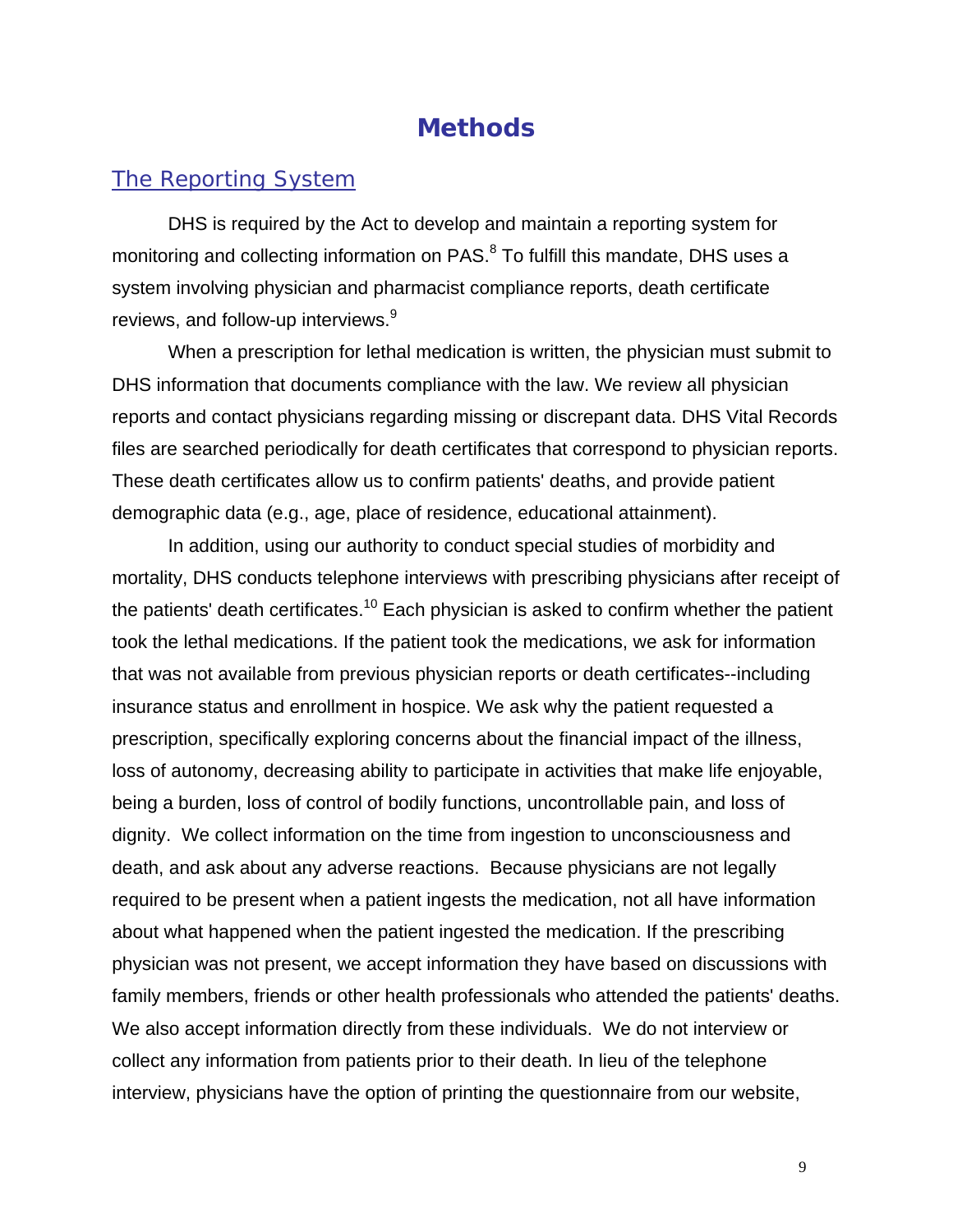completing it at their convenience, and mailing the document to us. Reporting forms and the physician questionnaire are available at:

http://www.oregon.gov/DHS/ph/pas/pasforms.shtml

## **Data Analysis**

We classified patients by year of participation based on when they ingested the legally-prescribed lethal medication. Using demographic information from 1997-2004 Oregon death certificates (the most recent years for which complete data are available), we compared patients who used legal PAS with other Oregonians who died from the same diseases. Demographic- and disease-specific PAS rates were computed using the number of deaths from the same causes as the denominator. The overall PAS rates by year were computed using the total number of resident deaths. Annual rates were calculated using numerator and denominator data from the same year, except for 2005 where the number of resident deaths from 2004 was used as the denominator. SPSS, release 12 and PEPI, version 4.0 were used in data analysis. Statistical significance was determined using Fisher's exact test, the chi-square test, the chi-square for trend test, and the Mann-Whitney test.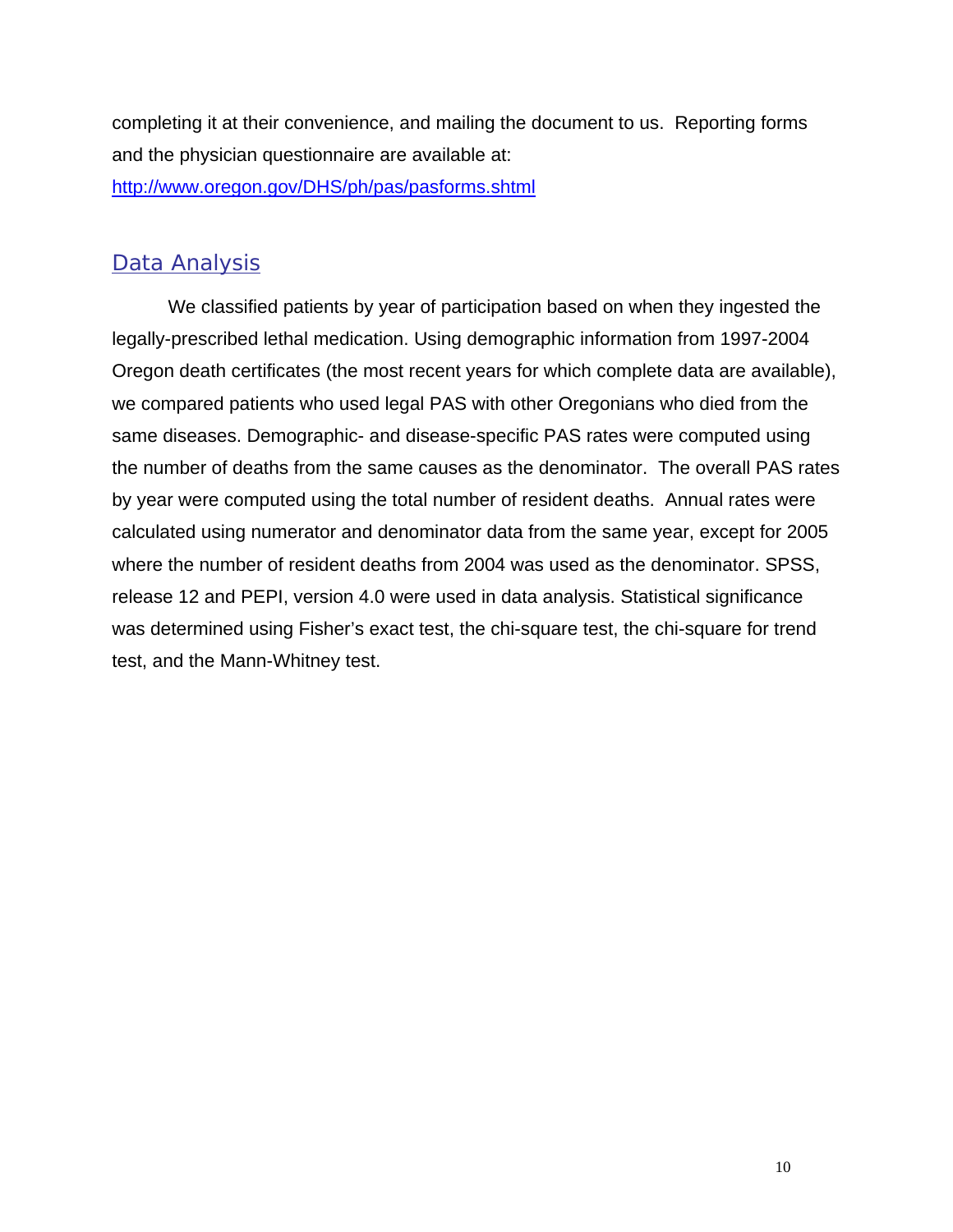# **Results**

 Both the number of prescriptions written and the number of Oregonians using PAS vary annually but have been relatively stable since 2002. In 2005, 39 physicians wrote 64 prescriptions for lethal doses of medication. In 1998, 24 prescriptions were written, followed by 33 in 1999, 39 in 2000, 44 in 2001, 58 in 2002, 68 in 2003, and 60 in 2004. (Figure 1.)



Thirty-two of the 2005 prescription recipients died after ingesting the medication. Of the 32 recipients who did not ingest the prescribed medication in 2005, 15 died from their illnesses, and 17 were alive on December 31, 2005. In addition, six patients who received prescriptions during 2004 died in 2005 as a result of ingesting their medication, giving a total of 38 PAS deaths during 2005.

In 1998, 16 Oregonians used PAS, followed by 27 in 1999, 27 in 2000, 21 in 2001, 38 in 2002, 42 in 2003, and 37 in 2004. Ratios of PAS deaths to total deaths have shown a similar trend: in 1998 there were 5.5 PAS deaths for every 10,000 total deaths, followed by 9.2 in 1999, 9.1 in 2000, 7.0 in 2001, 12.2 in 2002, 13.6 in 2003, 12.3, in 2004, and an estimated 12/10,000 in 2005.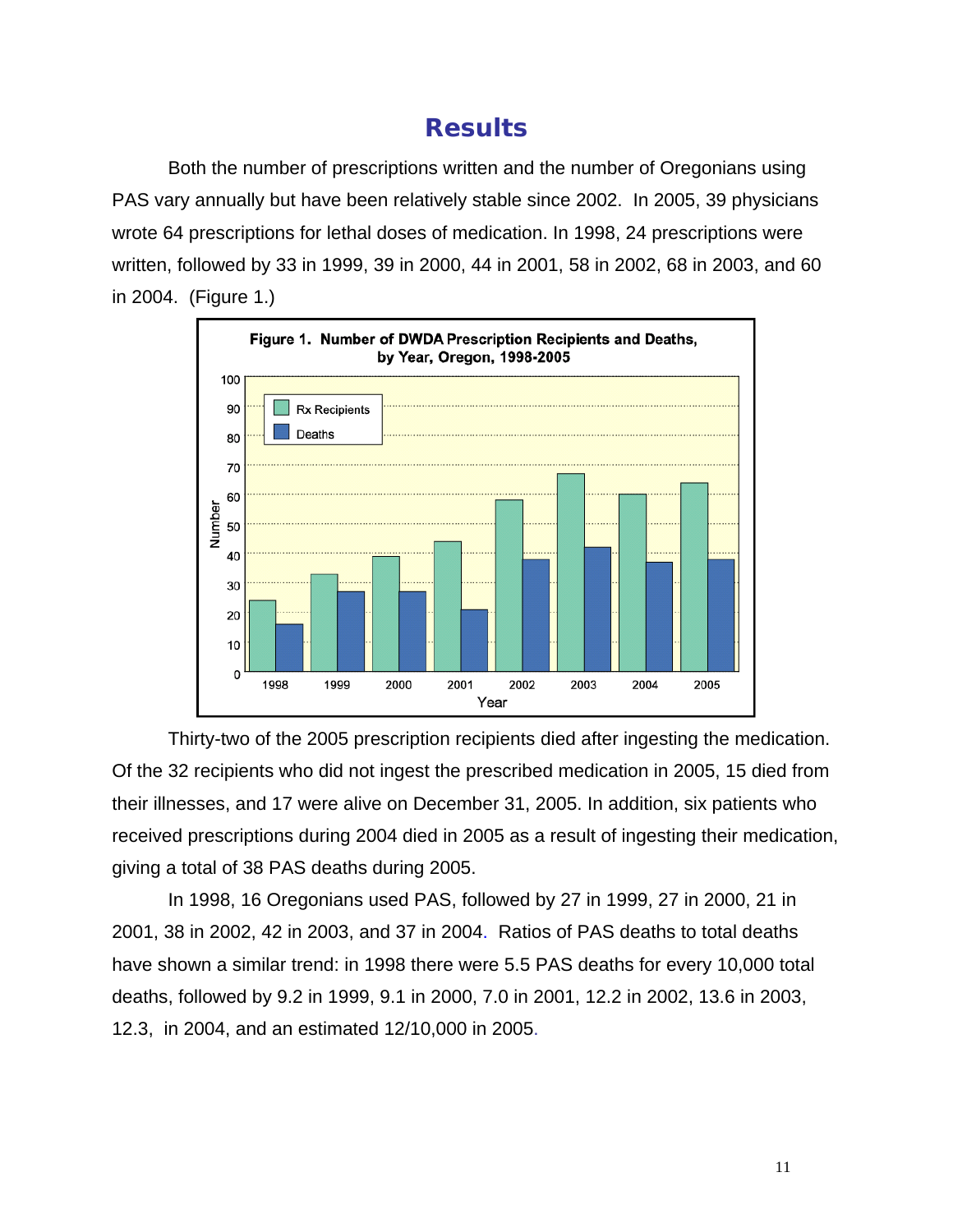<span id="page-11-0"></span>The percentage of patients referred to a specialist for psychological evaluation beyond that done by a hospice team has declined, falling from 31% in 1998 to 5% in 2005.

#### Patient Characteristics

There were no statistically significant differences between Oregonians who used PAS in 2005 and those from prior years. For a comparison, see Table 1.

 Although year-to-year variations occur, certain demographic patterns have become evident over the past eight years. Males and females have been equally likely to take advantage of the DWDA. Divorced and never-married persons were more likely to use PAS than married and widowed residents. A higher level of education has been strongly associated with the use of PAS; Oregonians with a baccalaureate degree or higher were 7.9 times more likely to use PAS than those without a high school diploma. Conversely, several groups have emerged as being less likely to use PAS. These include people age 85 or older, people who did not graduate from high school, people who are married or widowed, and Oregon residents living east of the Cascade Range.

 Patients with certain terminal illnesses were more likely to use PAS (Table 3). The ratio of DWDA deaths to all deaths resulting from the same underlying illness was highest for three conditions: amyotrophic lateral sclerosis (ALS) (269.5 per 10,000), HIV/AIDS (218.3), and malignant neoplasms (39.9). Among the causes associated with at least five deaths, the lowest rate (8.7) was for patients with chronic lower respiratory diseases (CLRD), such as emphysema.

 During 2005, 36 patients died at home, and two died at assisted living facilities. All individuals had some form of health insurance (Table 4). As in previous years, most (92%) of the patients who used PAS in 2005 were enrolled in hospice care. The median length of the patient-physician relationship was 8 weeks.

#### Physician Characteristics

The prescribing physicians of patients who used PAS during 2005 had been in practice a median of 26 years (range 3-55). Their medical specialties included: family medicine (62%), oncology (23%), internal medicine (10%), and other (5%). Family

12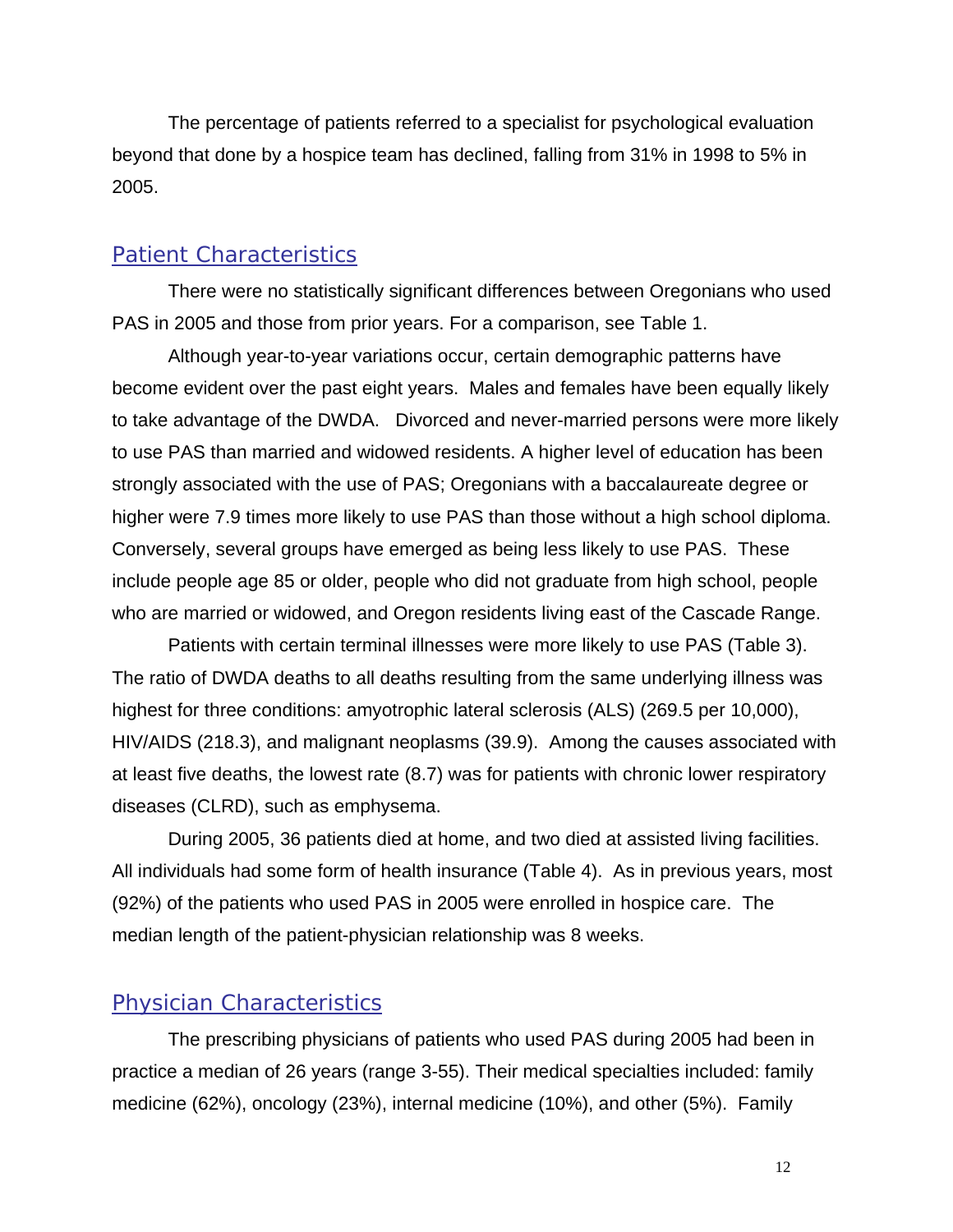<span id="page-12-0"></span>medicine physicians represent 15% of all physicians in Oregon, oncologists 0.9%, and internists 16%.

Seventy-four percent of the physicians who wrote prescriptions for lethal medication during 2005 wrote a single prescription. Of the 39 physicians who wrote prescriptions in 2005, 29 wrote one prescription, three wrote two prescriptions, three wrote three prescriptions, three wrote four prescriptions, and one wrote eight prescriptions.

During the first three years after the legalization of PAS, physicians were present at the patient's ingestion of lethal medication half or more of the time. During 2005, the prescribing physician was present 23% of the time.

 It is the policy of DHS to report cases to the Oregon Board of Medical Examiners when required forms have not been completed correctly or have not been received in a timely fashion. During 2005, four cases were referred to the Oregon Board of Medical Examiners, one involving witnessing of signatures and three others for failure to file required documentation in a timely manner.

One case, in which a patient awakened after ingesting the prescribed medication, was referred to the Board of Pharmacy.

#### Lethal Medication

 During 1998-2004, secobarbital was the lethal medication prescribed for 101 of the 208 patients (49%). During 2005, as during previous years, all lethal medications prescribed under the provisions of the DWDA were barbiturates. In 2005, 34 patients (89%) used pentobarbital and 4 patients (11%) used secobarbital. Since the DWDA was implemented, 56% of the PAS patients used pentobarbital, 43% used secobarbital, and 2% used other medications. (Three used secobarbital/amobarbital, and one used secobarbital and morphine).

#### **Complications**

 During 2005, physicians reported that three patients experienced complications: two patients vomited some of the medication, one of whom died 15 minutes after ingestion and the other 90 minutes after ingestion. The former had been vomiting on a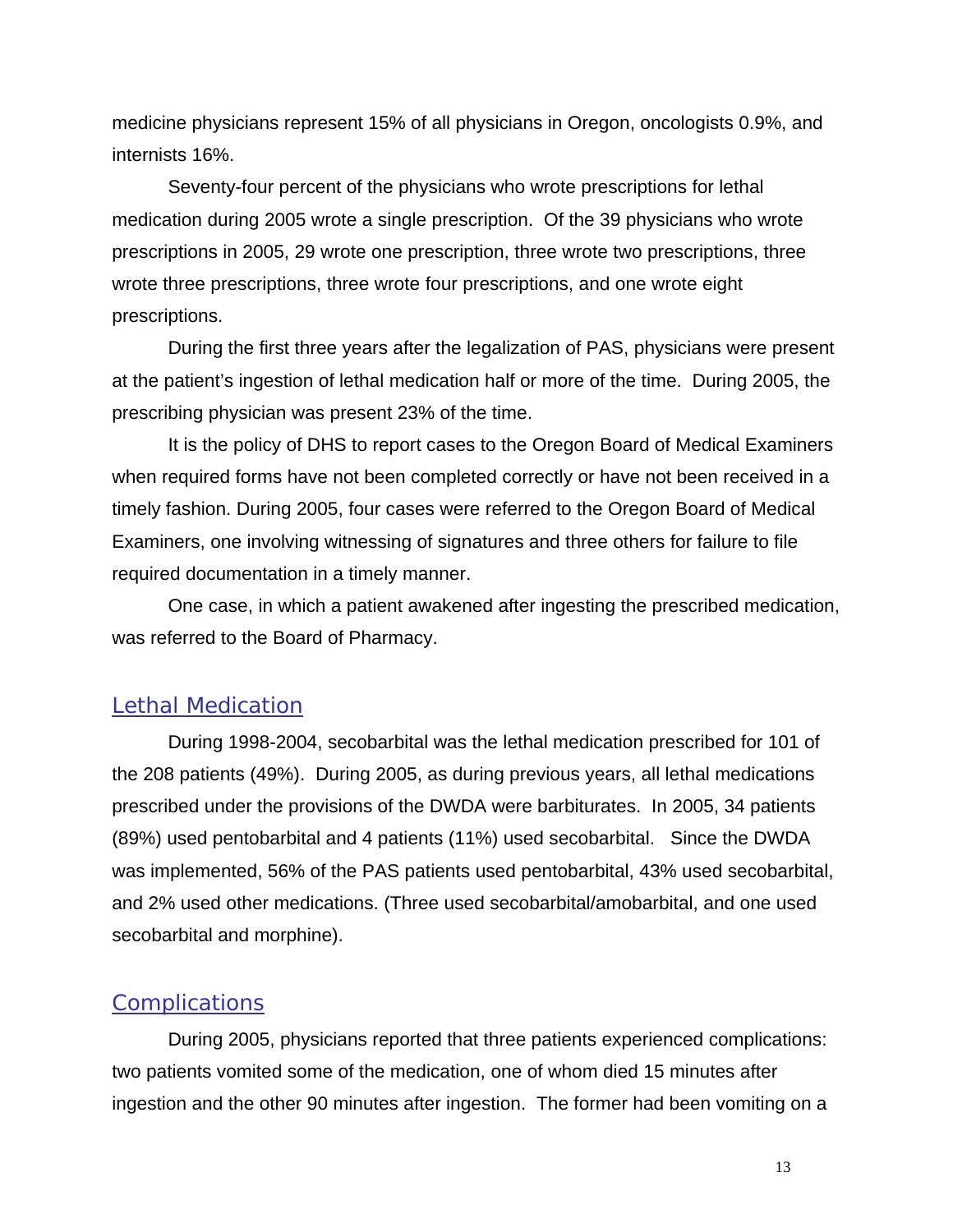<span id="page-13-0"></span>daily basis for the week and a half prior to ingestion. One patient became unconscious 25 minutes after ingestion, then regained consciousness 65 hours later. This person did not obtain a subsequent prescription, and died 14 days later of the underlying illness (17 days after ingesting the medication).

 None of the patients experienced seizures. Emergency medical services were called to document one death. In no case was EMS called for medical intervention.

## End-of-Life Concerns

Providers were asked if, based on discussions with patients, any of seven endof-life concerns might have contributed to the patients' requests for lethal medication (Table 4). In nearly all cases, physicians reported multiple concerns contributing to the request. The most frequently reported concerns included a decreasing ability to participate in activities that make life enjoyable (89%), loss of dignity (89%), and losing autonomy (79%).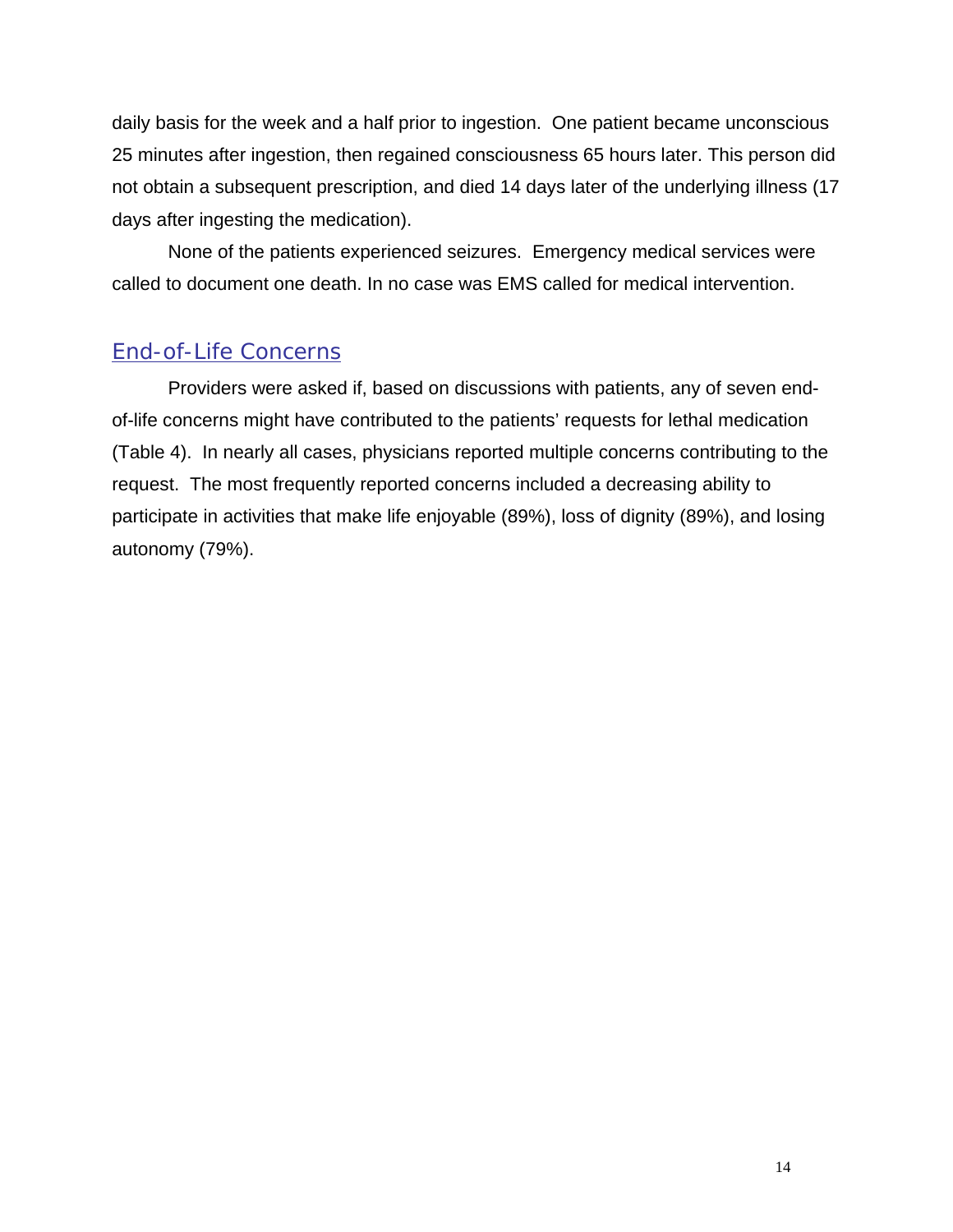### **Comments**

Since 2002, both the number of prescriptions written for physician-assisted suicide and the number of terminally ill patients taking lethal medication have remained relatively stable with about 1 in 800 deaths among Oregonians in 2005 resulting from physician-assisted suicide. A large population study of dying Oregonians published in 2004 found that 17% considered PAS seriously enough to have discussed the matter with their family and that about 2% of patients formally requested PAS. Of the 1,384 decedents for whom information was gathered, one had received a prescription for lethal medication and did not take it. No unreported cases of PAS were identified.<sup>11</sup>

Overall, smaller numbers of patients appear to use PAS in Oregon compared to the Netherlands.<sup>12</sup> However, as detailed in previous reports, our numbers are based on a reporting system for terminally ill patients who legally receive prescriptions for lethal medications, and do not include patients and physicians who may act outside the provisions of the DWDA.

Over the last eight years, the rate of PAS among patients with ALS in Oregon has been substantially higher than among patients with other illnesses. This finding is consistent with other studies. In the Netherlands, where both PAS and euthanasia are openly practiced, one in five ALS patients died as a result of PAS or euthanasia.<sup>13</sup> A study of Oregon and Washington ALS patients found that one-third of these patients discussed wanting PAS in the last month of life.<sup>14</sup> Though numbers are small, and results must be interpreted with caution, Oregon HIV/AIDS patients are also more likely to use PAS.

 Physicians have consistently reported that concerns about loss of autonomy, loss of dignity, and decreased ability to participate in activities that make life enjoyable as important motivating factors in patient requests for lethal medication across all eight years. Interviews with family members during 1999 corroborated physician reports.<sup>2</sup> These findings were supported by a study of hospice nurses and social workers caring for PAS patients in Oregon.<sup>15</sup>

 While it may be common for patients with a terminal illness to consider PAS, a request for PAS can be an opportunity for a medical provider to explore with patients their fears and wishes around end-of-life care, and to make patients aware of other

15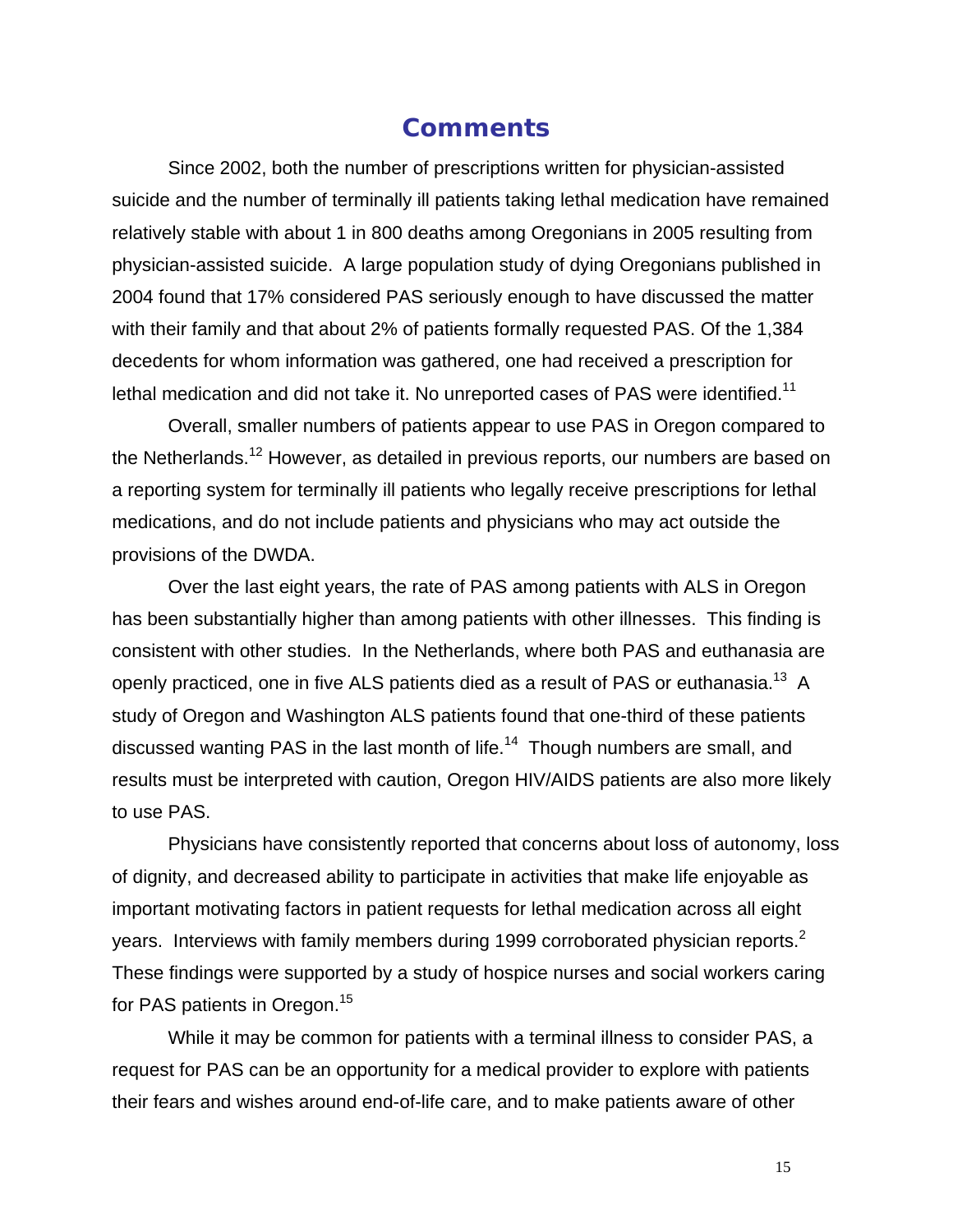options. Often once the provider has addressed a patient's concerns, he or she may choose not to pursue PAS.<sup>16</sup>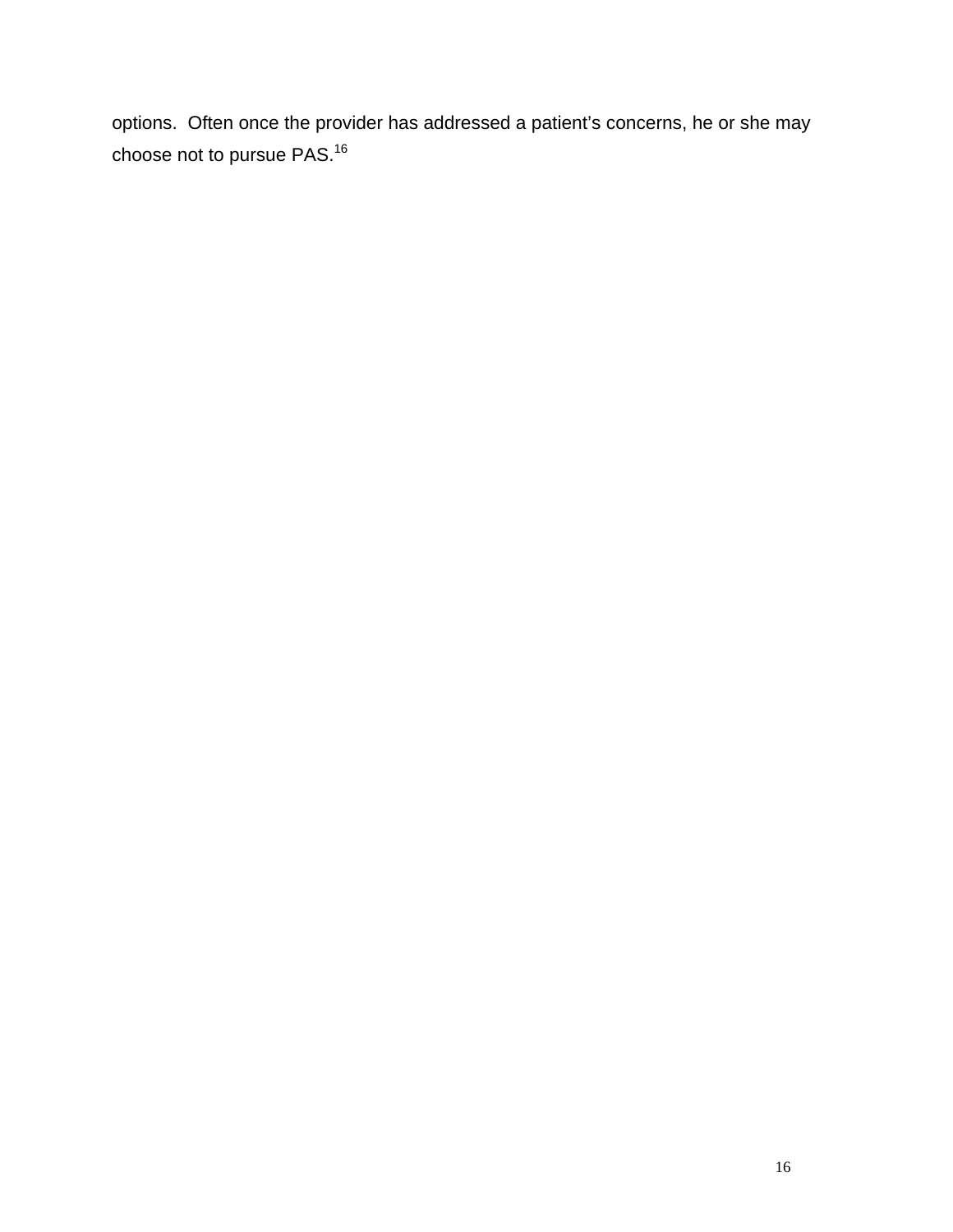# **References**

1. Chin G, Hedberg K, Higginson G, Fleming D. Legalized physician-assisted suicide in Oregon—The first year's experience. N Engl J Med, 1999; 340:577-583.

2. Sullivan AD, Hedberg K, Fleming D. Legalized physician-assisted suicide in Oregon—The second year. N Engl J Med, 2000; 342:598-604.

3. Sullivan AD, Hedberg K, Hopkins D. Legalized physician-assisted suicide in Oregon, 1998-2000. N Engl J Med, 2001; 344:605-607.

4. Hedberg K, Hopkins D, Southwick K. Legalized physician-assisted suicide in Oregon, 2001. N Engl J Med, 2002; 346:450-452.

5. Hedberg K, Hopkins D, Kohn M. Five years of legal physician-assisted suicide in Oregon. N Engl J Med, 2003; 348:961-964.

6. Oregon Department of Human Services. Sixth Annual Report on Oregon's Death with Dignity Act. Office of Disease Prevention and Epidemiology. March 10, 2004. Portland, Oregon. 24 pp. Available at http://www.oregon.gov/DHS/ph/pas/docs/year6.pdf

7. Oregon Department of Human Services. Seventh Annual Report on Oregon's Death with Dignity Act. Office of Disease Prevention and Epidemiology. March 10, 2005. Portland, Oregon. 25 pp. Available at http://www.oregon.gov/DHS/ph/pas/docs/year7.pdf

8. Oregon Revised Statute 127.800-127.995. Available at http://egov.oregon.gov/DHS/ph/pas/ors.shtml

9. Oregon Administrative Rules 333-009-000 to 333-009-0030. Available at http://egov.oregon.gov/DHS/ph/pas/oars.shtml

10. Oregon Revised Statute 432.060. Available at http://www.leg.state.or.us/ors/432.html

11. Tolle SW, Tilden VP, Drach LL, et al. Characteristics and proportion of dying Oregonians who personally consider physician assisted suicide. J Clin Ethics, 2004;15:111-118.

12. Willems DL, Daniels ER, van der Wal G, et al. Attitudes and practices concerning the end of life: A comparison between physicians from the United States and from The Netherlands. Arch Intern Med, 2000; 160:63-68.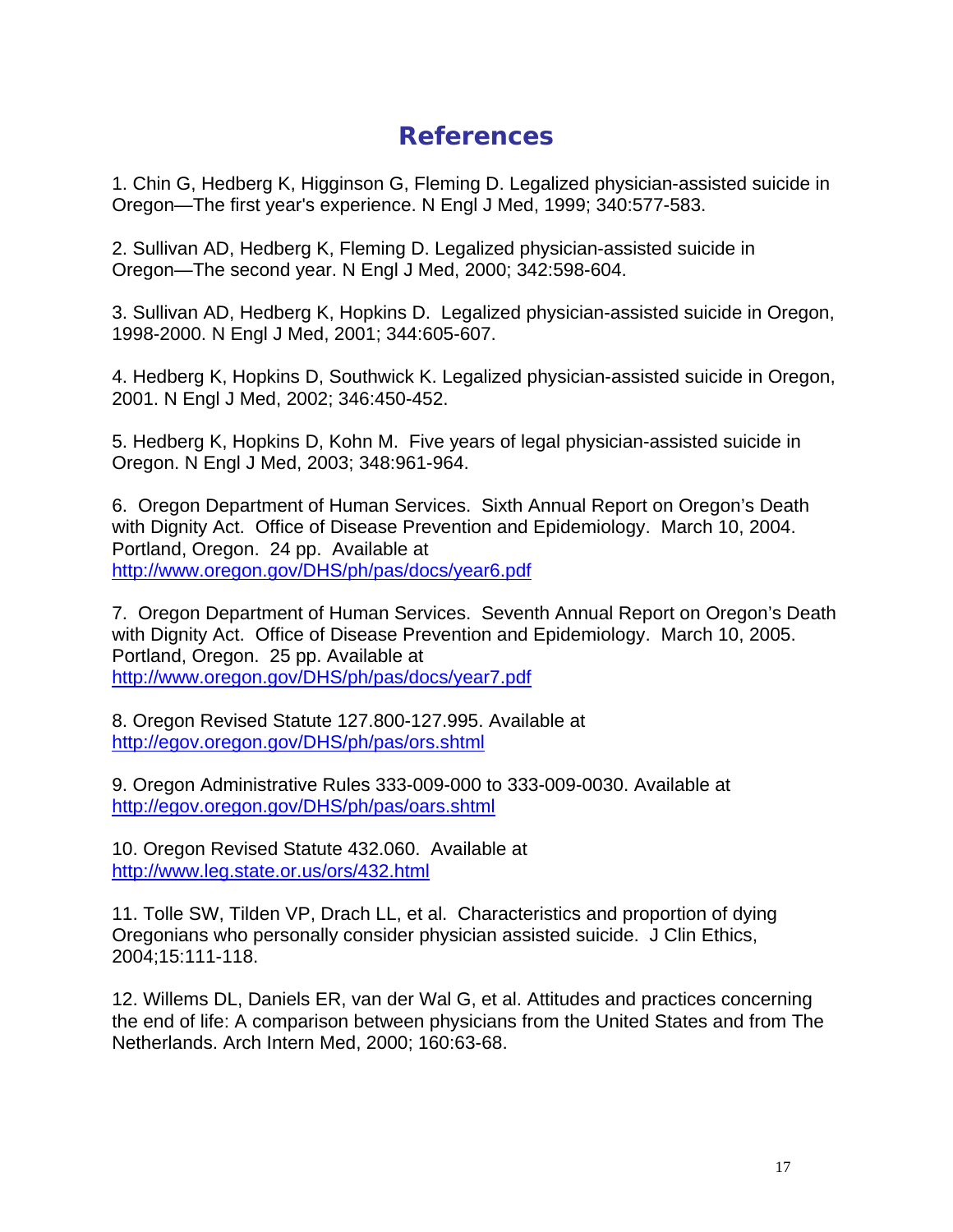13. Vledink JH, Wokke JHJ, Van Der Wal G, et al. Euthanasia and physician-assisted suicide among patients with amyotrophic lateral sclerosis in the Netherlands. N Engl J Med, 2002; 346:1638-1644.

14. Ganzini L, Silveira MJ, Johnston WS. Predictors and correlates of interest in assisted suicide in the final month of life among ALS patients in Oregon and Washington. J Pain Symptom Manage, 2002; 3:312-317.

15. Ganzini L, Harvath TA, Jackson A, et al. Experiences of Oregon nurses and social workers with hospice patients who requested assistance with suicide. N Engl J Med, 2002; 347:582-588.

16. Bascom PB, Tolle SW. Responding to requests for physician-assisted suicide: "these are uncharted waters for both of us…". JAMA, 2002; 288:91-98.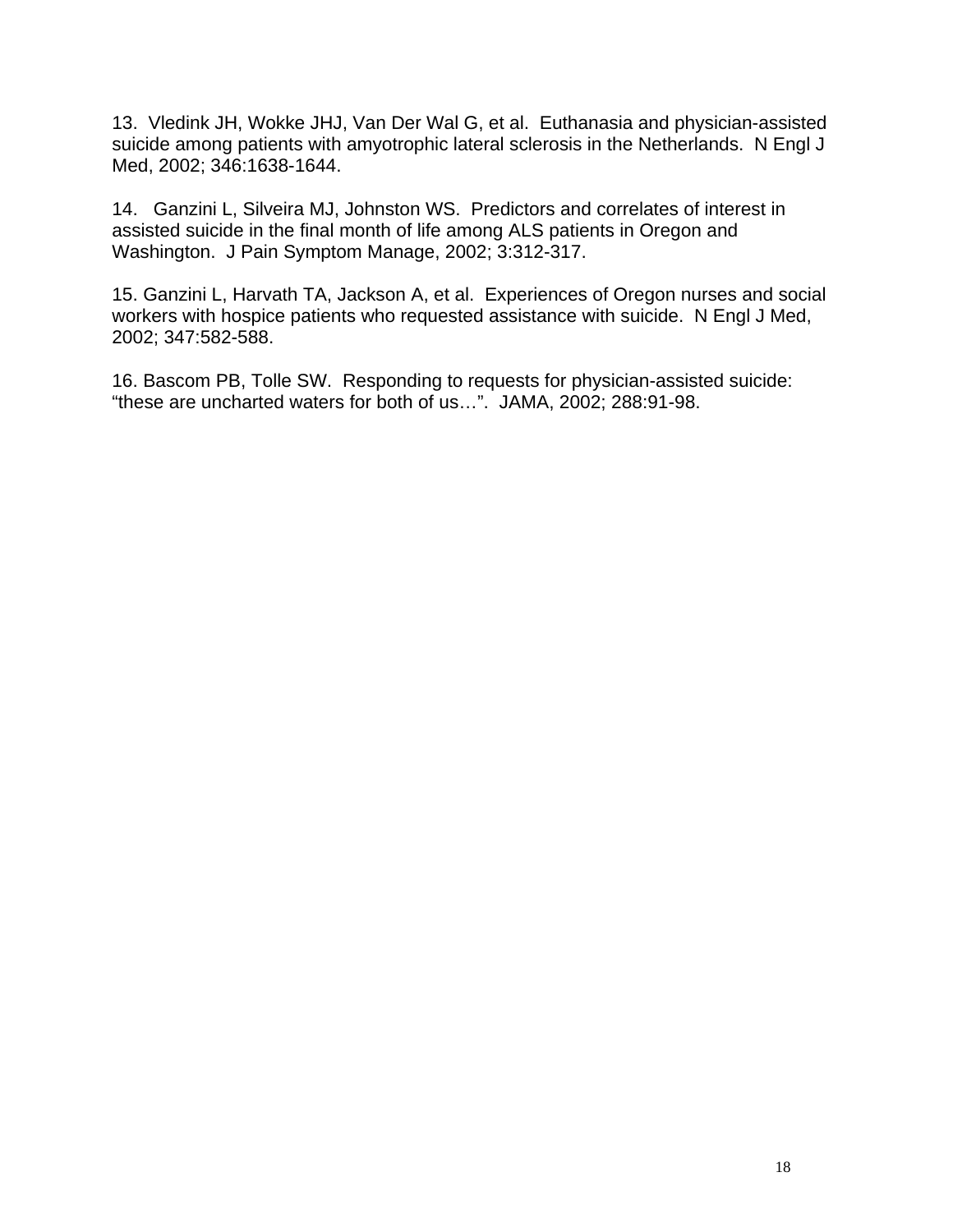**Table 1.** Demographic characteristics of 246 DWDA patients who died after ingesting a lethal dose of medication, by year, Oregon, 1998-2005.

|                             | 2005           | 1998-2004   | <b>Total</b>  |  |
|-----------------------------|----------------|-------------|---------------|--|
| <b>Characteristics</b>      | $(N = 38)^{*}$ | $(N=208)^*$ | $(N = 246)^*$ |  |
|                             |                |             |               |  |
| <b>Sex</b>                  |                |             |               |  |
| Male $(\%)$                 | 23(61)         | 108 (52)    | 131 (53)      |  |
| Female (%)                  | 15 (39)        | 100(48)     | 115(47)       |  |
| Age                         |                |             |               |  |
| 18-44 (%)                   | 1(3)           | 9(4)        | 10(4)         |  |
| 45-64 (%)                   | 11 (29)        | 60(29)      | 71 (29)       |  |
| 65-84 (%)                   | 21(55)         | 123 (59)    | 144 (59)      |  |
| $85+$ (%)                   | 5(13)          | 16(8)       | 21(9)         |  |
| Median years (Range)        | 70 (42-90)     | 69 (25-94)  | 69 (25-94)    |  |
| Race                        |                |             |               |  |
| White (%)                   | 36(95)         | 203 (98)    | 239 (97)      |  |
| Asian (%)                   | 1(3)           | 5(2)        | 6(2)          |  |
| Native American (%)         | 1(3)           | $\mathbf 0$ | $1(-1)$       |  |
| <b>Marital status</b>       |                |             |               |  |
| Married (%)                 | 20(53)         | 90(43)      | 110 (45)      |  |
| Widowed (%)                 | 8(21)          | 47 (23)     | 55(22)        |  |
| Divorced (%)                | 8(21)          | 56 (27)     | 64 (26)       |  |
| Never married (%)           | 2(5)           | 15(7)       | 17(7)         |  |
| <b>Education</b>            |                |             |               |  |
| Less than high school (%)   | 3(8)           | 18(9)       | 21(9)         |  |
| High school graduate (%)    | 9(24)          | 62 (30)     | 71 (29)       |  |
| Some college (%)            | 12(32)         | 40 (19)     | 52(21)        |  |
| Baccalaureate or higher (%) | 14 (37)        | 88 (42)     | 102 (41)      |  |
| <b>Residence</b>            |                |             |               |  |
| Metro counties (%)**        | 12(32)         | 83 (40)     | 95 (39)       |  |
| Coastal counties (%)***     | 2(5)           | 17(8)       | 19(8)         |  |
| Other W. counties (%)       | 21(55)         | 96 (46)     | 117(48)       |  |
| E. of the Cascades (%)      | 3(8)           | 12(6)       | 15(6)         |  |
| <b>Underlying illness</b>   |                |             |               |  |
| Malignant neoplasms (%)     | 32(84)         | 164 (79)    | 196 (80)      |  |
| Lung and bronchus (%)       | 8(21)          | 40 (19)     | 48 (20)       |  |
| Breast (%)                  | 4(11)          | 19(9)       | 23(9)         |  |
| Pancreas (%)                | 2(5)           | 18(9)       | 20(8)         |  |
| Colon (%)                   | 4(11)          | 12(6)       | 16(7)         |  |
| Other (%)                   | 14(37)         | 75 (36)     | 89 (36)       |  |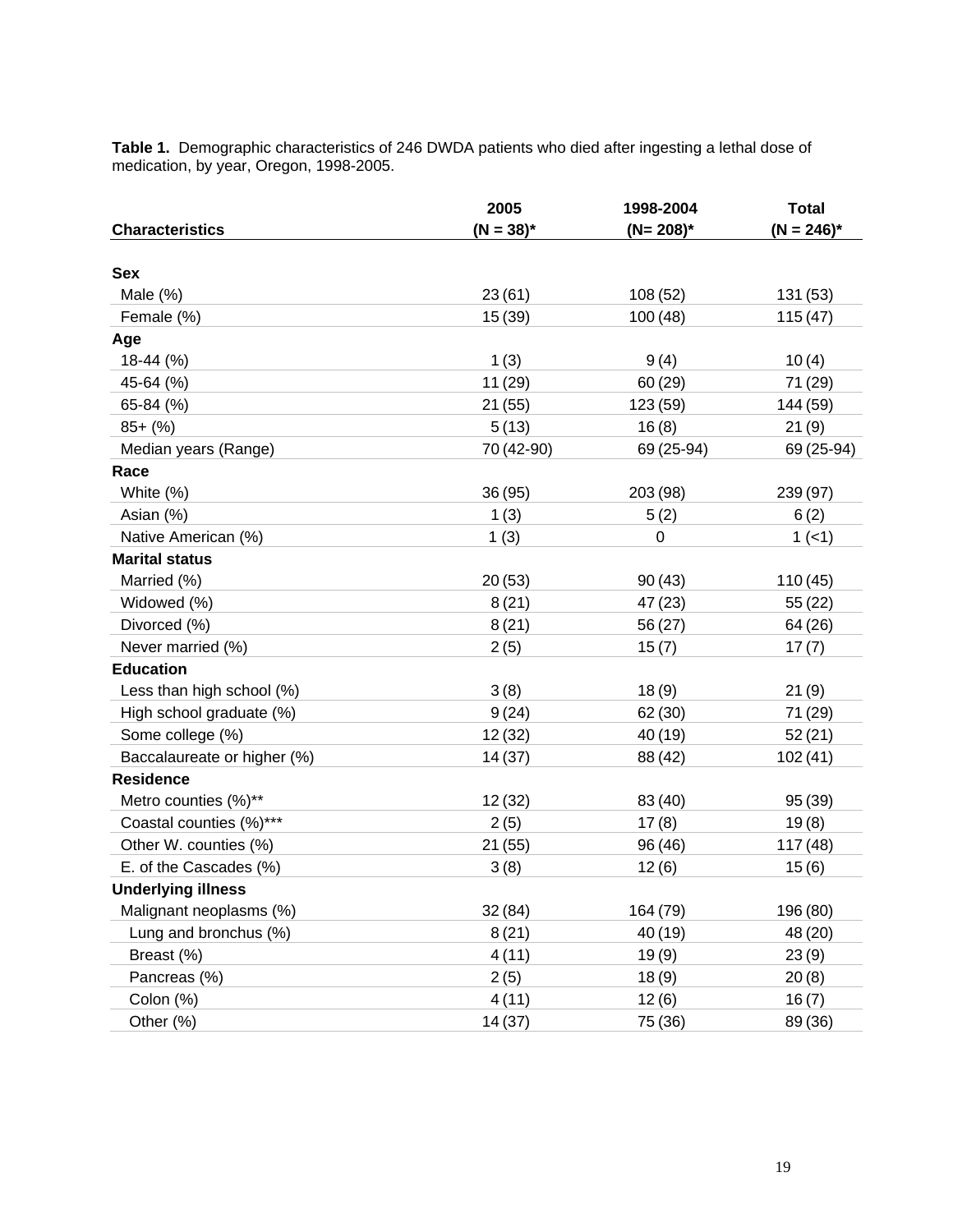|                                       | 2005       | 1998-2004   | Total       |  |
|---------------------------------------|------------|-------------|-------------|--|
| <b>Characteristics (Cont'd)</b>       | $(N=38)^*$ | $(N=208)^*$ | $(N=246)^*$ |  |
| <b>Underlying Illness (Cont'd)</b>    |            |             |             |  |
| Amyotrophic lateral sclerosis (%)     | 4(11)      | 16(8)       | 20(8)       |  |
| Chronic lower respiratory disease (%) | 1 $(3)$    | 10(5)       | 11 (4)      |  |
| HIV/AIDS (%)                          | 0          | 5(2)        | 5(2)        |  |
| Illnesses listed below $(\%)^{\#}$    | 1 $(3)$    | 13(6)       | 14(6)       |  |

\* Unknowns are excluded when calculating percentages.

\*\* Clackamas, Multnomah, and Washington counties.

\*\*\* Excluding Douglas and Lane counties.

# Includes amyloidosis of the kidney, aortic stenosis, congestive heart failure, diabetes mellitus with renal complications, digestive organ neoplasm of unknown behavior, emphysema, hepatitis C, myelodysplastic syndrome, pulmonary disease with fibrosis, scleroderma, and Shy-Drager syndrome.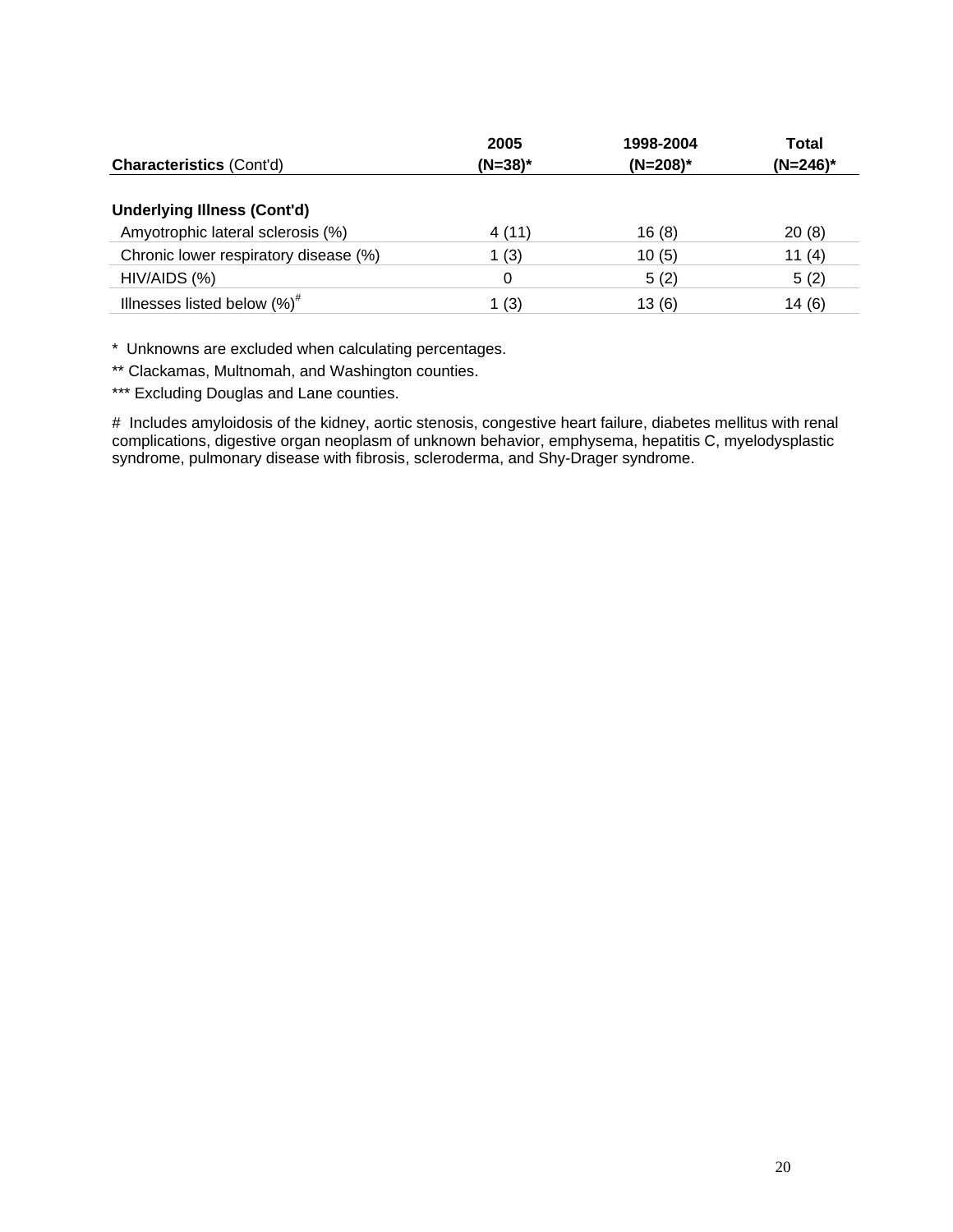**Table 2.** Demographic characteristics of 246 patients who died during 1998-2005 after ingesting a lethal dose of medication, compared with 74,967 Oregonians dying from the same underlying diseases.

| <b>Characteristics</b>      | <b>PAS patients</b><br>1998-2005<br>$(N = 246)^{*}$ | Oregon deaths,<br>same diseases<br>$(N = 74,967)^*$ | <b>DWDA deaths</b><br>per 10,000<br>Oregon deaths | <b>Rate ratio</b><br>(95% Cl**) |
|-----------------------------|-----------------------------------------------------|-----------------------------------------------------|---------------------------------------------------|---------------------------------|
|                             |                                                     |                                                     |                                                   |                                 |
| <b>Sex</b>                  |                                                     |                                                     |                                                   |                                 |
| Male $(%)$                  | 131 (53)                                            | 37,847 (50)                                         | 34.6                                              | $1.1(0.9-1.4)$                  |
| Female (%)                  | 115 (47)                                            | 37,120 (50)                                         | 31.0                                              | 1.0                             |
| Age                         |                                                     |                                                     |                                                   |                                 |
| 18-44 (%)                   | 10(4)                                               | 1,815(2)                                            | 55.1                                              | 4.1 $(1.9-8.7)$ #               |
| 45-64 (%)                   | 71 (29)                                             | 14,445 (19)                                         | 49.2                                              | $3.6(2.2-5.9)$                  |
| 65-84 (%)                   | 144 (59)                                            | 42,956 (57)                                         | 33.5                                              | $2.5(1.6-3.9)$                  |
| $85+$ (%)                   | 21(9)                                               | 15,751 (21)                                         | 13.3                                              | 1.0                             |
| Median years                | 69 (25-94)                                          | 76                                                  |                                                   |                                 |
| Race                        |                                                     |                                                     |                                                   |                                 |
| White (%)                   | 239 (97)                                            | 72,799 (97)                                         | 32.8                                              | 1.0                             |
| Asian (%)                   | 6(2)                                                | 802(1)                                              | 74.8                                              | $2.3(0.8-5.1)$ ##               |
| Native American (%)         | $1(-1)$                                             | 507(1)                                              | 19.7                                              | $0.6(0.0-3.4)$ ##               |
| Other (%)                   | 0                                                   | 849(1)                                              |                                                   |                                 |
| <b>Unknown</b>              | 0                                                   | 15                                                  |                                                   |                                 |
| <b>Marital status</b>       |                                                     |                                                     |                                                   |                                 |
| Married (%)                 | 110 (45)                                            | 36,042 (48)                                         | 30.5                                              | 1.0                             |
| Widowed (%)                 | 55 (22)                                             | 24,653 (33)                                         | 22.3                                              | $0.7(0.5-1.0)$                  |
| Divorced (%)                | 64 (26)                                             | 10,894 (15)                                         | 58.7                                              | $1.9(1.4-2.6)+$                 |
| Never married (%)           | 17(7)                                               | 3,202(4)                                            | 53.1                                              | $1.7(1.1-2.9)+$                 |
| <b>Unknown</b>              | 0                                                   | 176                                                 |                                                   |                                 |
| <b>Education</b>            |                                                     |                                                     |                                                   |                                 |
| Less than high school (%)   | 21(9)                                               | 17,403 (24)                                         | 12.1                                              | 1.0                             |
| HS graduate (%)             | 71 (29)                                             | 32,125 (43)                                         | 22.1                                              | $1.8(1.1-3.0)$                  |
| Some college (%)            | 52 (21)                                             | 13,765 (19)                                         | 37.8                                              | $3.1(1.9-5.2)$                  |
| Baccalaureate or higher (%) | 102 (41)                                            | 10,626 (14)                                         | 96.0                                              | $7.9(5.0-12.7)$ #               |
| <b>Unknown</b>              | ${\cal O}$                                          | 1,048                                               |                                                   |                                 |
| <b>Residence</b>            |                                                     |                                                     |                                                   |                                 |
| Metro counties (%)          | 95 (39)                                             | 26,874 (36)                                         | 35.4                                              | 1.0                             |
| Coastal counties (%)        | 19(8)                                               | 6,076(8)                                            | 31.3                                              | $0.9(0.5-1.5)$                  |
| Other W. counties (%)       | 117 (48)                                            | 31,470 (42)                                         | 37.2                                              | $1.1(0.8-1.4)$                  |
| E. of the Cascades (%)      | 15(6)                                               | 10,547 (14)                                         | 14.2                                              | $0.4(0.2-0.7)+$                 |

\* Unknowns are excluded when calculating percentages.

\*\* Confidence interval.

# The ratio is statistically significant according to the chi-square test for trend.

## Confidence intervals calculated with Fisher's exact test.

+ The ratio is statistically significant according to the chi-square test.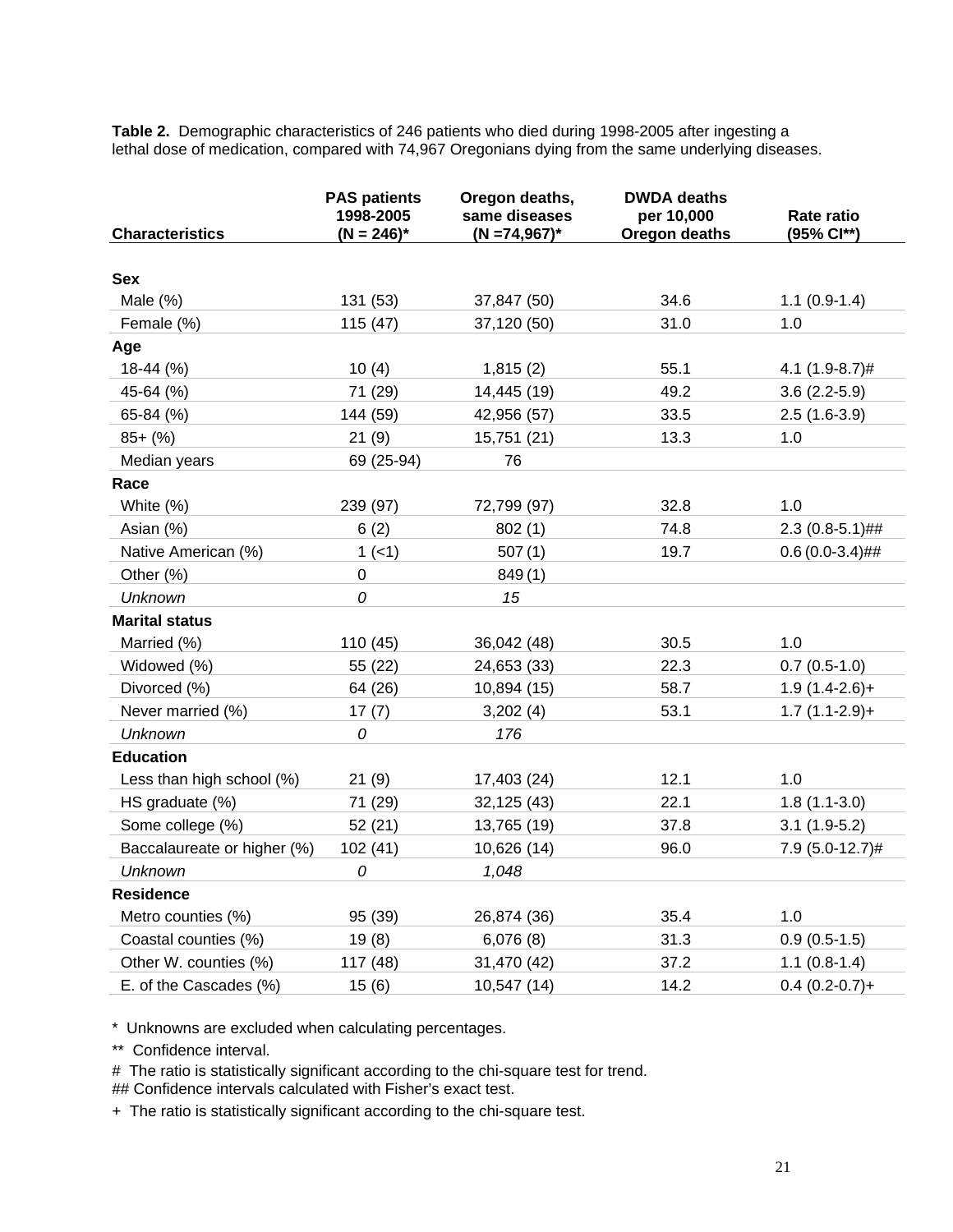**Table 3.** Underlying illnesses of 246 patients who died during 1998-2005 after ingesting a lethal dose of medication, compared with 74,967 Oregonians dying from the same underlying diseases.

| <b>Underlying illnesses</b>        | <b>PAS patients</b><br>1998-2005<br>$(N = 246)$ | Oregon deaths,<br>same diseases<br>$(N = 74, 967)$ | <b>DWDA</b> deaths<br>per 10,000<br>Oregon deaths | Rate ratio<br>(95% CI*) |
|------------------------------------|-------------------------------------------------|----------------------------------------------------|---------------------------------------------------|-------------------------|
| Malignant neoplasms (%)            | 196 (80)                                        | 49,117 (66)                                        | 39.9                                              | $4.6(2.5-8.4) +$        |
| Lung and bronchus (%)              | 48 (20)                                         | 16,160 (22)                                        | 29.7                                              | $3.4(1.8-6.6)+$         |
| Breast (%)                         | 23(9)                                           | 4,102(5)                                           | 56.1                                              | $6.4(3.1-13.2)+$        |
| Pancreas (%)                       | 20(8)                                           | 2,989(4)                                           | 66.9                                              | $7.7(3.7-16.0)+$        |
| Colon (%)                          | 16(7)                                           | 4,263(6)                                           | 37.5                                              | $4.3(2.0-9.3)+$         |
| Prostate (%)                       | 13(5)                                           | 3,491(5)                                           | 37.2                                              | $4.3(1.9-9.5)+$         |
| Ovary (%)                          | 12(5)                                           | 1,608(2)                                           | 74.6                                              | $8.6(3.5-21.5)++$       |
| Skin (%)                           | 9(4)                                            | 789(1)                                             | 114.1                                             | $13.1(4.8-35.1)++$      |
| Other $(\%)$                       | 55(22)                                          | 15,715 (21)                                        | 35.0                                              | $4.0(2.1 - 7.6) +$      |
| Amyotrophic lateral sclerosis (%)  | 20(8)                                           | 742(1)                                             | 269.5                                             | $31.0(14.4-73.5)++$     |
| Chronic lower respiratory dis. (%) | 11(4)                                           | 12,596 (17)                                        | 8.7                                               | 1.0                     |
| HIV/AIDS (%)                       | 5(2)                                            | $229(-1)$                                          | 218.3                                             | $25.1(6.9-80.4)+$       |
| Illnesses listed below (%)#        | 14(6)                                           | 12,283(16)                                         | 11.4                                              | $1.3(0.6-2.9)$          |

\* Confidence interval.

# Includes amyloidosis of the kidney, aortic stenosis, cardiomyopathy, congestive heart failure, diabetes mellitus with renal complications, digestive organ neoplasm of unknown behavior, emphysema, hepatitis C, myelodysplastic syndrome, pulmonary disease with fibrosis, scleroderma, and Shy-Drager syndrome.

+ The ratio is statistically significant according to the chi-square test.

++ The ratio is statistically significant according to Fisher's exact test.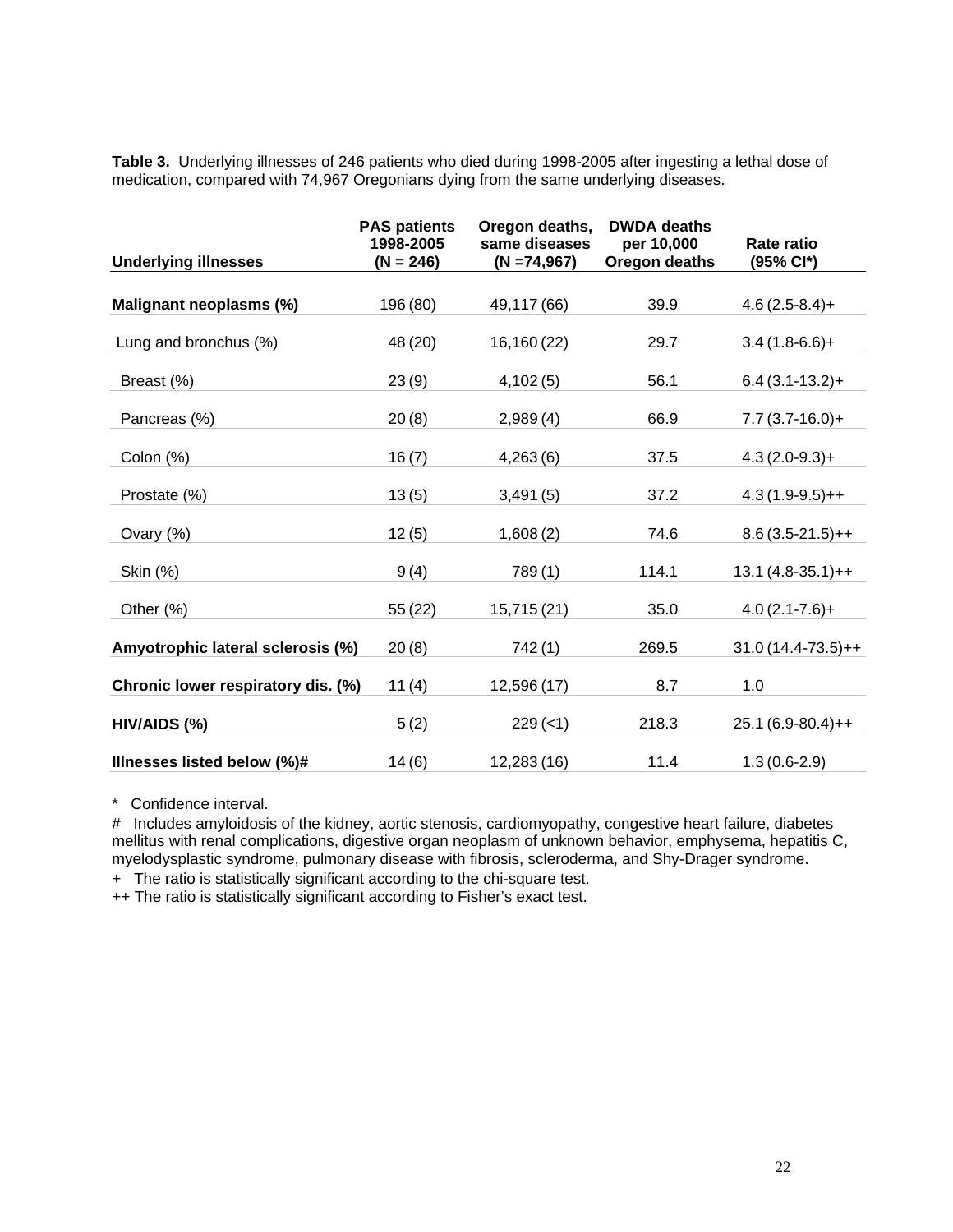**Table 4.** Death with Dignity end of life care for 246 Oregonians who died after ingesting a lethal dose of medication, by year, 1998-2005.

| <b>Characteristics</b>                                             | 2005<br>(N=38)* | 1998-2004<br>(N=208)* | <b>Total</b><br>(N=246)* |
|--------------------------------------------------------------------|-----------------|-----------------------|--------------------------|
|                                                                    |                 |                       |                          |
| <b>End of Life Care</b>                                            |                 |                       |                          |
| Hospice                                                            |                 |                       |                          |
| Enrolled (%)                                                       | 35(92)          | 178 (86)              | 213 (87)                 |
| Not enrolled (%)                                                   | 3(8)            | 28(14)                | 31(13)                   |
| <b>Unknown</b>                                                     | 0               | 2                     | 2                        |
| Insurance                                                          |                 |                       |                          |
| Private (%)                                                        | 22(58)          | 129 (63)              | 151 (62)                 |
| Medicare or Medicaid (%)                                           | 16(42)          | 74 (36)               | 90(37)                   |
| None (%)                                                           | $\pmb{0}$       | 2(1)                  | 2(1)                     |
| Unknown                                                            | 0               | 3                     | 3                        |
| End of Life Concerns <sup>+</sup>                                  |                 |                       |                          |
| Losing autonomy (%)                                                | 30(79)          | 177 (87)              | 207 (86)                 |
| Less able to engage in activities making life enjoyable (%)        | 34 (89)         | 172 (84)              | 206 (85)                 |
| Loss of dignity (%) <sup>++</sup>                                  | 34 (89)         | 60 (80)               | 94 (83)                  |
| Losing control of bodily functions (%)                             | 17(45)          | 121 (59)              | 138 (57)                 |
| Burden on family, friends/caregivers (%)                           | 16(42)          | 74 (36)               | 90(37)                   |
| Inadequate pain control or concern about it (%)                    | 9(24)           | 45 (22)               | 54 (22)                  |
| Financial implications of treatment (%)                            | 1(3)            | 6(3)                  | 7(3)                     |
| <b>PAS Process</b>                                                 |                 |                       |                          |
| Referred for psychiatric evaluation (%)                            | 2(5)            | 32(16)                | 34(14)                   |
| Patient died at                                                    |                 |                       |                          |
| Home (patient, family or friend) (%)                               | 36 (95)         | 196 (94)              | 232 (94)                 |
| Long term care, assisted living or foster care facility (%)        | 2(5)            | 9(4)                  | 11(4)                    |
| Hospital (%)                                                       | 0               | 1(1)                  | $1(-1)$                  |
| Other (%)                                                          | 0               | 2(1)                  | 2(1)                     |
| Lethal Medication                                                  |                 |                       |                          |
| Secobarbital (%)                                                   | 4(11)           | 101 (49)              | 105(43)                  |
| Pentobarbital (%)                                                  | 34 (89)         | 103(50)               | 137 (56)                 |
| Other (%)                                                          | 0               | 4(2)                  | 4(2)                     |
| Health-care provider present when medication ingested <sup>†</sup> |                 |                       |                          |
| Prescribing physician (%)                                          | 8(23)           | 40 (29)               | 48 (28)                  |
| Other provider, when prescribing physician not present (%)         | 18(51)          | 74 (54)               | 92(54)                   |
| No provider (%)                                                    | 9(26)           | 22(16)                | 31(18)                   |
| <b>Unknown</b>                                                     | 3               | 2                     | 5                        |
| <b>Complications</b>                                               |                 |                       |                          |
| Regurgitated (%)                                                   | 2(5)            | 10(5)                 | 12(5)                    |
| Seizures (%)                                                       | 0               | 0                     | 0                        |
| Awakened after taking prescribed medication <sup>tt</sup>          | 1               | 0                     | 1                        |
| No complications (%)                                               | 35(95)          | 194 (95)              | 229 (95)                 |
| <b>Unknown</b>                                                     | 1               | 4                     | 5                        |